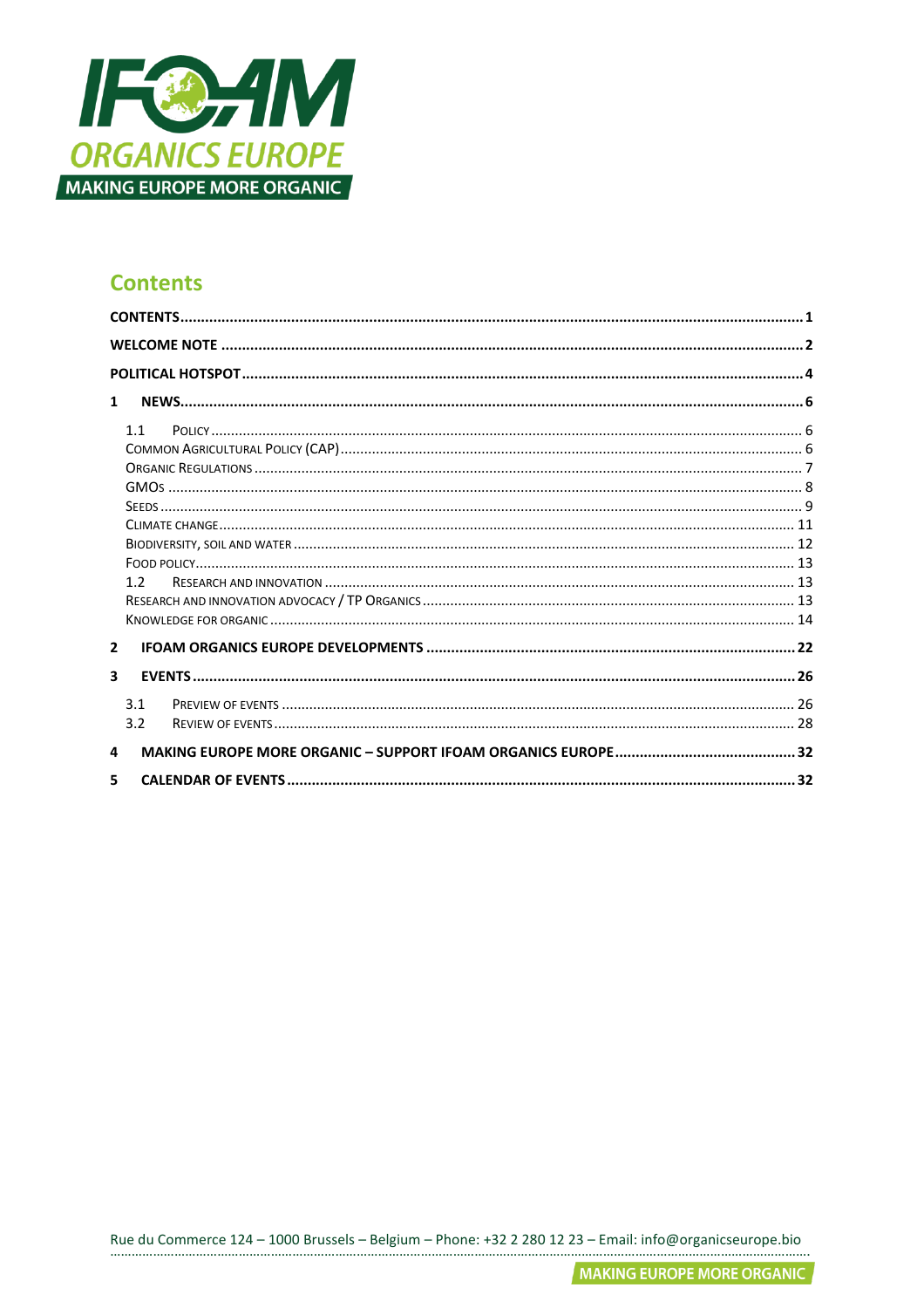# <span id="page-1-0"></span>**WELCOME NOTE**

#### Dear readers,

On behalf of the European organic movement, I would like to welcome you back after the summer break. I hope that you were able to recharge your batteries for the rest of the year despite the challenges we are still facing in Europe and around the world due to Covid-19.

However, these should and will not stop us from working towards making Europe more organic. Together we have already achieved that organic takes a key role in the EU Commission's Farm to Fork strategy and we have intensively worked to have the implementation of the new EU Organic Regulation postponed from January 2021 to January 2022, which is likely to happen. Both achievements are highly relevant for all of our members. The probable one-year postponement of the new Organic Regulation is crucial, as without it the organic sector would have faced an unrealistic timeline for implementing the new rules. These successes were only possible because of your tireless efforts and support, and I would like to express a heart-felt 'thank you' to everyone for their contribution. This shows the strength of uniting as organic movement and sector at EU level.

At the same time, I would like to encourage you and the entire organic sector to continue working towards a more sustainable food and farming system. Of course, this should be done in safe conditions and without risking your own or your colleagues' and families' health. At IFOAM Organics Europe, we will largely continue our activities from our homes to ensure the safety and well-being of our employees and network. Below I highlight our many activities for the following months.

## **The CAP negotiations' importance for the European organic movement**

At a political level the negotiations of the Common Agricultural Policy (CAP) are picking up pace. With both the European Parliament and the Council of Ministers aiming to finalise their positions by end October, the negotiations of the next weeks are crucial. The EU will not achieve its vision for sustainable food systems, including reaching 25% of organic land by 2030, if the CAP is not aligned with the Green Deal and the Farm to Fork strategy. The organic movement urges MEPs and Agriculture Ministers to agree to an ambitious ringfencing of the CAP budget for environmental and climate action, ensuring better rewards for farmers who protect ecosystem services, and creating a level-playing field across all Member States.

We also need all governments to include a fair national target for organic land in their CAP strategic plans, and adequate support to reach it and reward organic farmers for the benefits they provide to nature and society. Under the leadership of our Interest Group of Organic Farmers (IGOF), we count on all our members to reach out to their national governments on these points in the next three weeks.

The European organic movement is also looking forward to the new EU Action Plan on Organic Farming. This is expected to be published by the end of the year, and the Commission opened a public consultation in August.

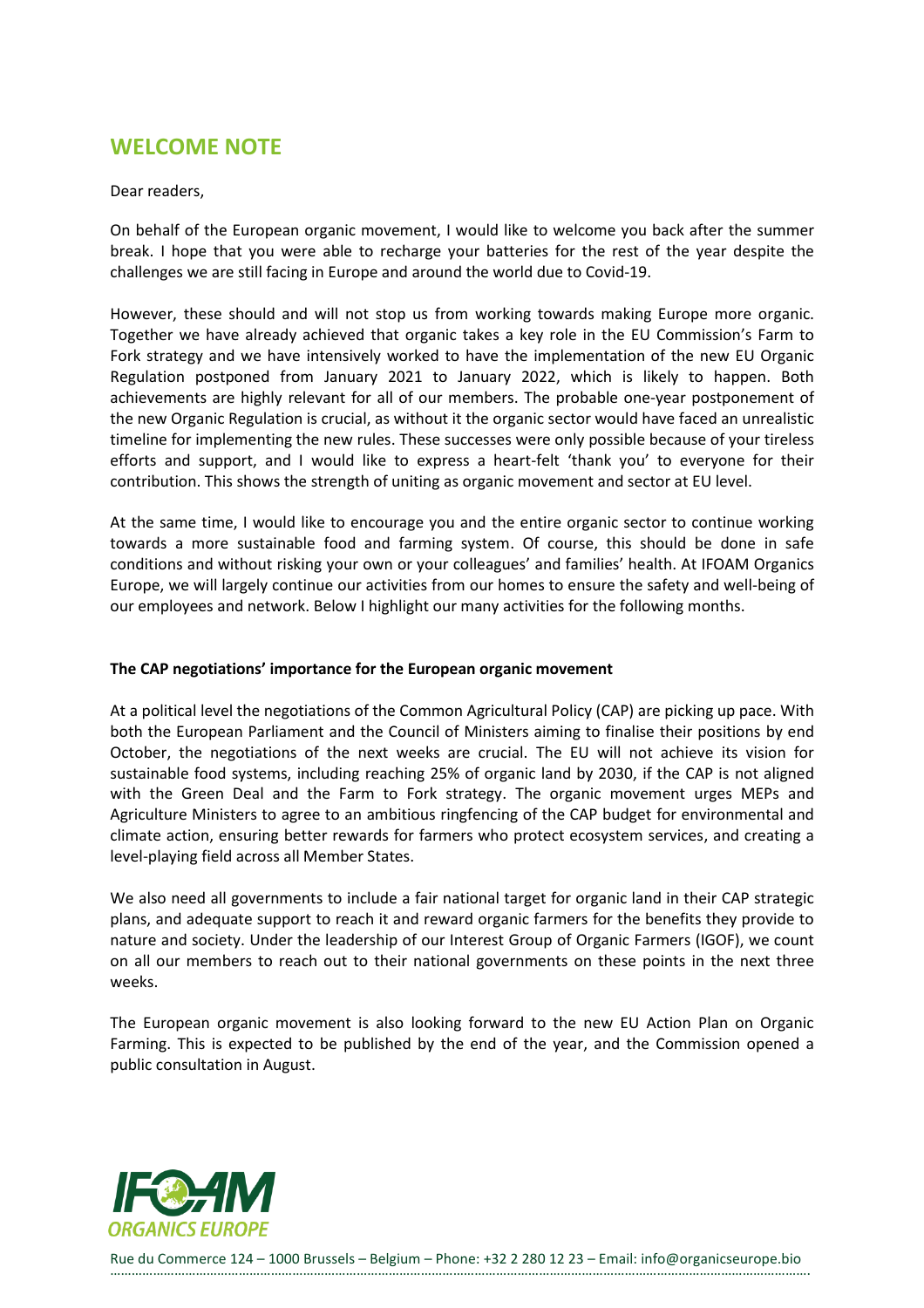#### **A fair market frame for 25% organic**

For many of our members, the possibility of reaching 25% land managed under organic practices is not the main question (and this seems to be reachable in many regions). The key issue is rather: how do we develop a frame for our 'fair play – fair pay' approach in the organic value chain while boosting the demand for our produce? More focus and efforts from all of us are needed to propose adequate measures at EU and national levels. Beside the Organic Action Plan, the current national implementation of the Unfair Trading Practices EU regulation can be a good opportunity to transform value chains to more fairness.

## **A sprint to the end of the year**

We will dedicate the final months of this year to two important online events. On 24 and 25 November, [TP Organics](https://tporganics.eu/) organises the 6<sup>th</sup> edition of its [Organic Innovation Days.](https://tporganics.eu/organic-innovation-days/) These days will feature innovations in organic and plant breeding, will cover the [LIVESEED project](https://www.liveseed.eu/)'s results and allow you to expand your network and get updated on the expected Horizon Europe calls. [Stay tuned for](https://tporganics.eu/organic-innovation-days/)  [more information and registration.](https://tporganics.eu/organic-innovation-days/)

Furthermore, we will host the  $3<sup>rd</sup>$  edition of '[IFOAM Organics Europe meets business](https://www.organicseurope.bio/events/ifoam-organics-europe-meets-business/) – Bringing the [organic food industry together](https://www.organicseurope.bio/events/ifoam-organics-europe-meets-business/)'. In the morning of 8 and 9 December we will virtually bring IFOAM Organics Europe and companies involved in organic together. For more information, [visit our website](https://www.organicseurope.bio/events/ifoam-organics-europe-meets-business/) and follow @OrganicsEurope on [Twitter,](https://twitter.com/organicseurope) [Facebook](https://www.facebook.com/OrganicsEurope) and [LinkedIn.](https://www.linkedin.com/company/organicseurope/)

Once more, I would like to thank you for your hard work. I am convinced that together we can arise from this crisis even stronger and more resilient and continue making our Vision 2030 of transforming food and farming a reality.

Organic regards,

Jan Plagge IFOAM Organics Europe President

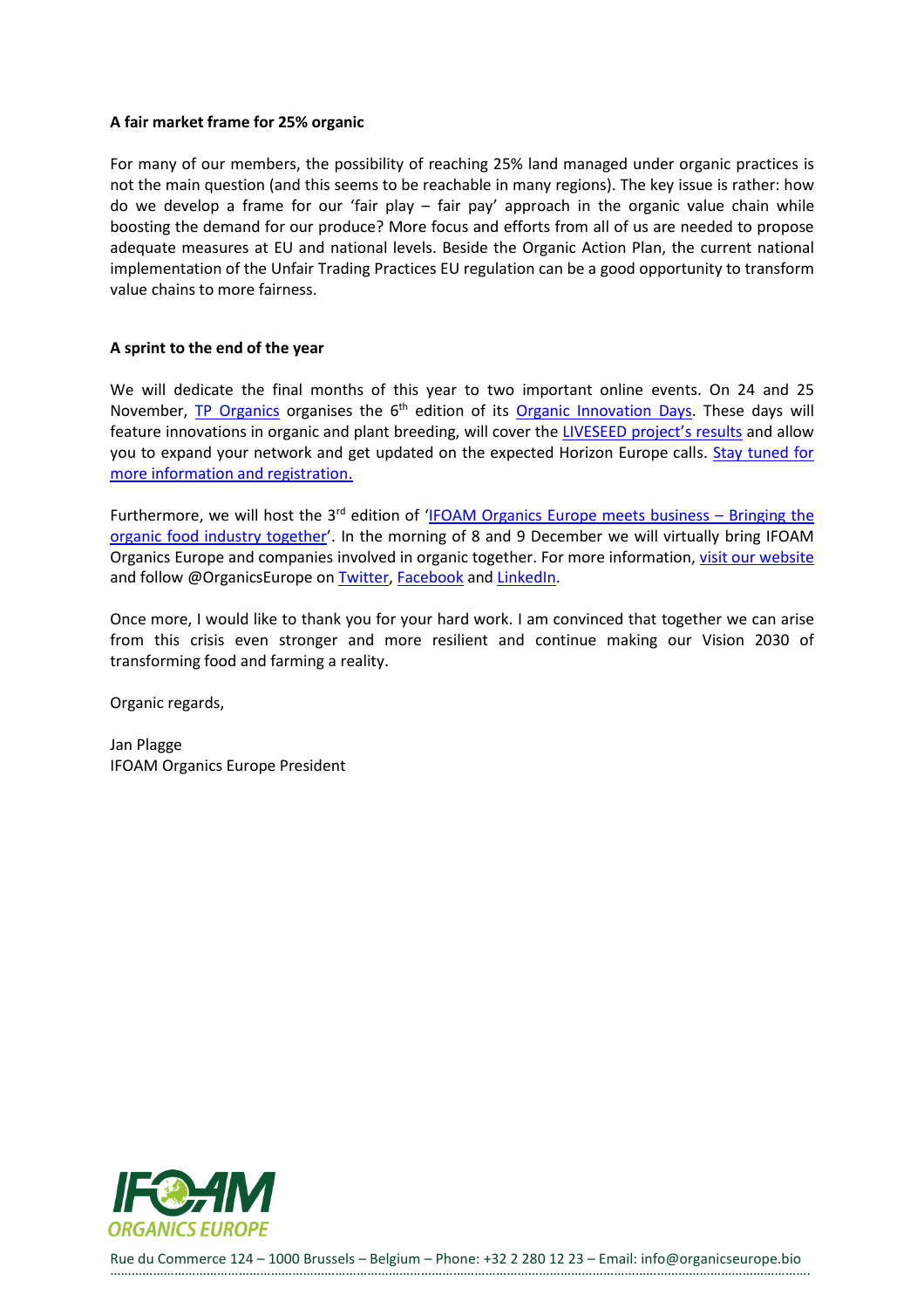# <span id="page-3-0"></span>**POLITICAL HOTSPOT**

**State of the Union, CAP negotiations and green recovery**

September marks the start of many things: the new school year, Autumn, or, if you frequent the EU bubble, the State of the Union speech.

This American tradition was brought to the EU for the first time by Mr Barroso in 2000, and Commission Presidents after him followed suit.

In 79 minutes and 8.179 words, Commission President Ursula Von der Leyen outlined her first, rather broad in scope, State of the Union speech on 16 September [\(read the](https://ec.europa.eu/info/strategy/strategic-planning/state-union-addresses/state-union-2020_en) full text). Ms. Von der Leyen touched upon a variety of issues; some of the main environment and health-related points were:

- 37% of NextGenerationEU, a new recovery instrument of 750 billion euro, will be spent directly on the European Green Deal objectives. Also, 30% of NextGenerationEU will be raised through green bonds;
- By next summer, the Commission will revise the current climate and energy legislation to make it "fit for 55", i.e. fit to reach the 2030 target for emission reduction which increased from 40% to 55%;
- Building a European version of the U.S. BARDA, i.e. an agency for biomedical advanced research and development., which will support the EU's capacity and readiness to respond to cross-border threats and emergencies.

Agriculture was only mentioned in the context of precision farming and artificial intelligence, specifically detailing that the use of technology needs rules. Food was mentioned in the context of unsustainable consumption.

Ms. Von der Leyen also touched upon other important points, ranging from migration policies to Covid-19:

- "Migration is a European challenge and all of Europe must do its part". She referred to the painful images of the Moria camp and stated that the Commission will put forward its New Pact on Migration;
- Ms Von der Leyen highlighted that in the "last months we have rediscovered the value of what we hold in common" and that "as individuals, we have all sacrificed a piece of our personal liberty for the safety of others". She added that the EU joined the COVAX global facility and contributed 400 million euro to help ensure that safe vaccines are available for everyone who needs it;
- On Brexit, Ms Von der Leyen quoted Ms Thatcher's powerful sentence "Britain does not break treaties" as a rebuttal to Mr Johnson's intention to break international law by going against the Withdrawal Agreement between the EU and the UK;
- On LGBTQIA+ rights, she clearly stated that "LGBTQI-free zones are humanity free zones. And they have no place in our Union". In this context, the Commission will put forward a strategy to strengthen LGBTQIA+ rights;
- Fighting racism is as important as ever. In this context, the Commission will appoint the "firstever anti-racism coordinator to keep this at the top of our agenda and to work directly with people, civil society and institutions".

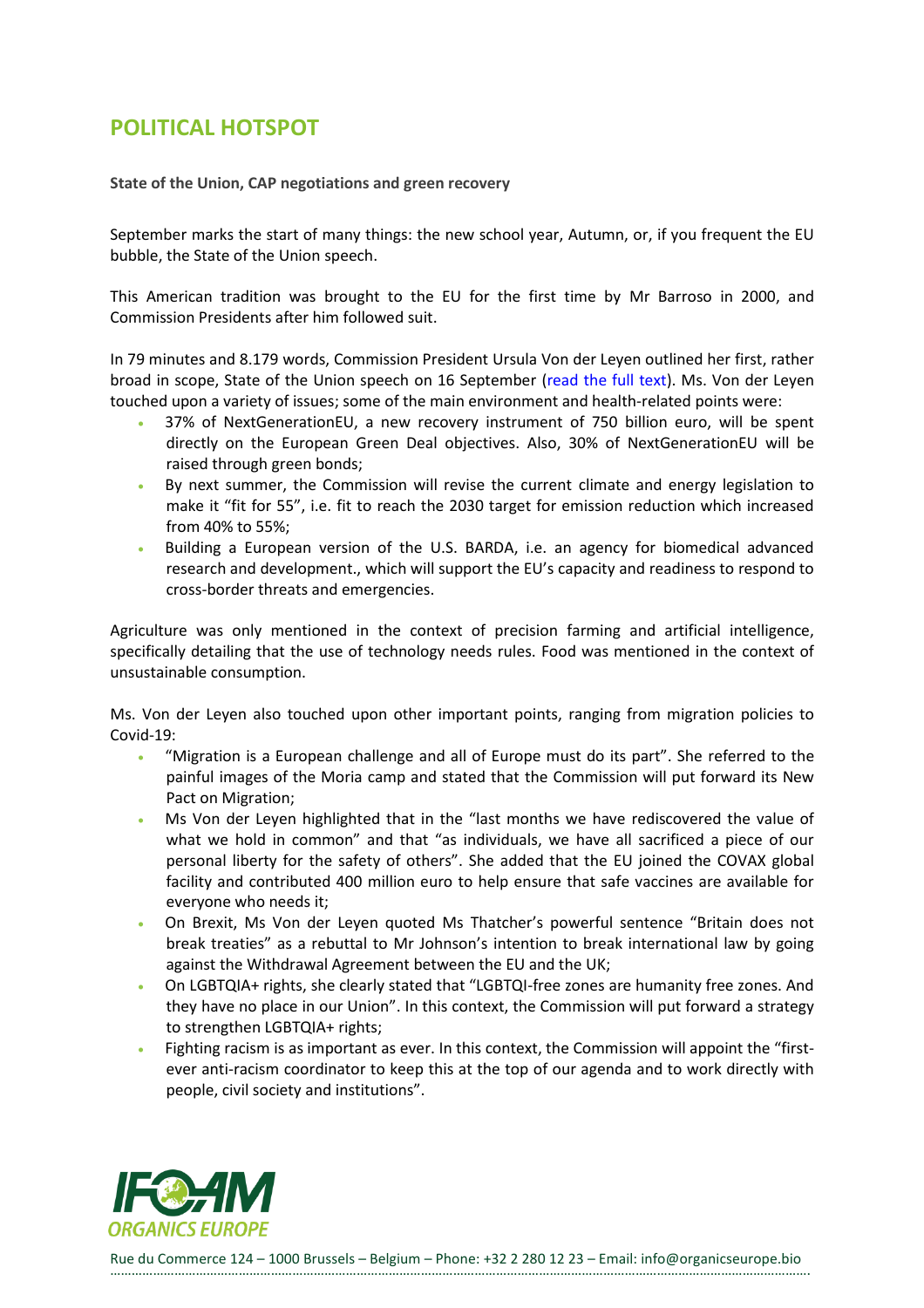She ended her speech by saying that "The future will be what we make it. And Europe will be what we want it to be. So let's stop talking it down. And let's get to work for it. Let's make it strong. And let's build the world we want to live in. Long live Europe!"

The day following the State of the Union, IFOAM Organics Europe, along wit[h many other signatories](https://risefoundation.eu/wp-content/uploads/Green_Recovery_Agri_Signatories.pdf) including 21 MEPs, signed a letter on [EU Green Recovery for Agriculture](https://risefoundation.eu/wp-content/uploads/Green_Recovery_for_Agriculture-Implementing_EU_GD_statement.pdf) initiated by Slovenian politician Potočnik, Environment Commissioner from 2009 to 2014 and chairman of the [RISE](https://risefoundation.eu/)  [Foundation.](https://risefoundation.eu/) The statement published on 17 September endorses the EU Farm to Fork and Biodiversity Strategies as the blueprint for sustainable agriculture, and comes one month before the future Common Agricultural Policy (CAP) is voted on by the European Parliament and national Agriculture Ministers. The signatories of the statement call for EU tax payers' money to be used for ecological resilience, and for the future CAP to be geared towards implementing the Green Deal principles and their associated strategies, in order to help farmers' transition to a long-term sustainable model.

Finally, the signatories commit "to work together to mainstream agro-ecological practices in Europe, and help farmers to transition, building a more resilient model that contributes to preventing—but can also better withstand—future ecological and other shocks".

For a rundown on the CAP negotiations, read our article '[EU Parliament and Council close to adopt](https://www.organicseurope.bio/news/eu-parliament-and-council-close-to-adopt-their-position-on-cap-regulations/)  [their position on CAP regulations](https://www.organicseurope.bio/news/eu-parliament-and-council-close-to-adopt-their-position-on-cap-regulations/)'.

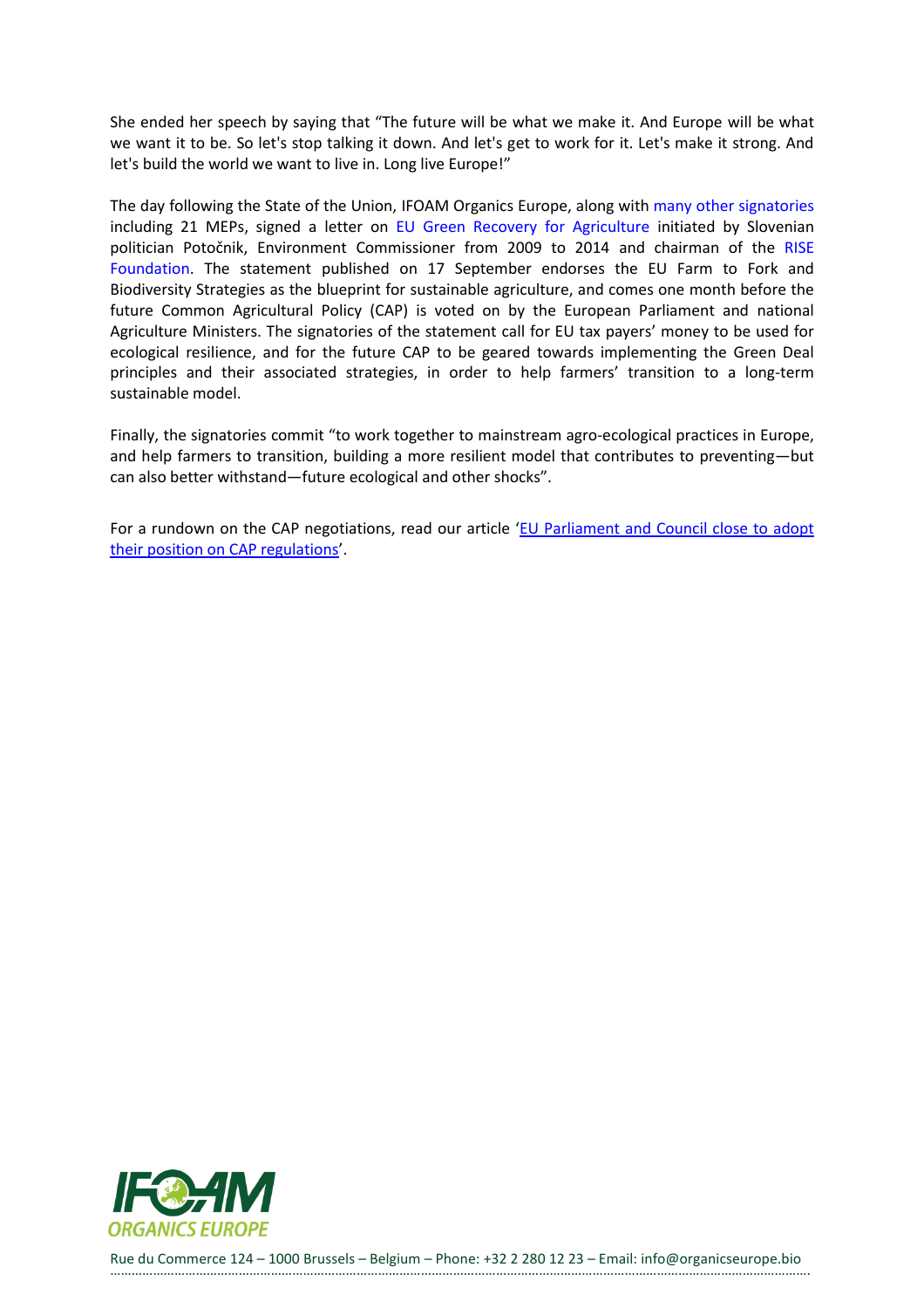## <span id="page-5-0"></span>**1 NEWS**

<span id="page-5-1"></span>**1.1 Policy**

## <span id="page-5-2"></span>**Common Agricultural Policy (CAP)**

#### **EU Parliament and Council close to adopt their position on CAP regulations**

Are we entering the final stretch of the CAP negotiation process? After more than two years since the Commission published its proposal, both the Parliament and Council might finalize their positions on the three legislative texts in the next weeks. This in turn would allow institutions to begin trilateral negotiations, the so-called 'Trilogues'. But several key issues still need to be solved beforehand, such as the integration of Farm to Fork targets into the CAP strategic plans regulation (including the 25% organic land target by 2030).

On 21 July, the 27 EU leaders agreed on the EU's next seven-year budget of €1,824.3 billion that will contribute to the EU's economic reboot after the Covid-19 pandemic. The package combines €1,074.3 billion for the Multiannual Financial Framework (MFF) and €750 billion for the new EU Recovery Instrument called Next Generation EU (NGEU). The Common Agricultural Policy (CAP) budget is set at €336 billion, comprising €258 billion for the first pillar and €77 billion for rural development (in 2018 constant prices).

This decision now allows EU institutions to enter the last phase of the negotiations and reach an agreement on the three key regulations: the Common Market Organisation (CMO), the Horizontal Regulation and the Strategic Plans (merging direct payments and rural development regulations).

IFOAM Organics Europe has sent a [letter](https://www.organicseurope.bio/content/uploads/2020/09/IFOAMOE_CAP_letter_-2020.09.pdf?dd) to the heads of political groups in the European parliament, asking them to secure an ambitious ringfencing for Eco-schemes, and reminding the key role of conversion and maintenance payments. Moreover, to ensure adequate support for organic farmers, throughout Europe, IFOAM Organics Europe urges Member States to include in their CAP plans an analysis of their organic sector's production needs, and a national target to increase the share of agricultural land under organic management.

Members of IFOAM Organics Europe can read more details about the political process on our [member extranet.](https://ifoameu.sharepoint.com/sites/extranet/SitePages/EU-Parliament-and-Council-close-to-adopt-their-position-on-CAP-regulations.aspx) Are you an IFOAM Organics Europe member who does not have access to the extranet yet? Please contact [communication@organicseurope.bio.](mailto:communication@organicseurope.bio)

Are you interested in membership of IFOAM Organics Europe? [Have a look at the benefits](https://www.organicseurope.bio/get-involved/become-a-member/) and contact [IFOAMEU\\_membership@organicseurope.bio.](mailto:IFOAMEU_membership@organicseurope.bio)

#### **Call for a transformation of Europe's agriculture: Share your picture!**

After a diverse and empowering mobilisation in [2018](https://www.goodfoodgoodfarming.eu/flashback-2018/) and [2019,](https://www.goodfoodgoodfarming.eu/flashback-2019/) the Good Food Good Farming campaign calls for a third wave of campaigning activities in 2020.

Last year, the European Action Days gathered 22 different countries in with more than 100 events in towns and cities across Europe. An [open letter](https://www.goodfoodgoodfarming.eu/openletter/) was also handed over to the newly elected Members

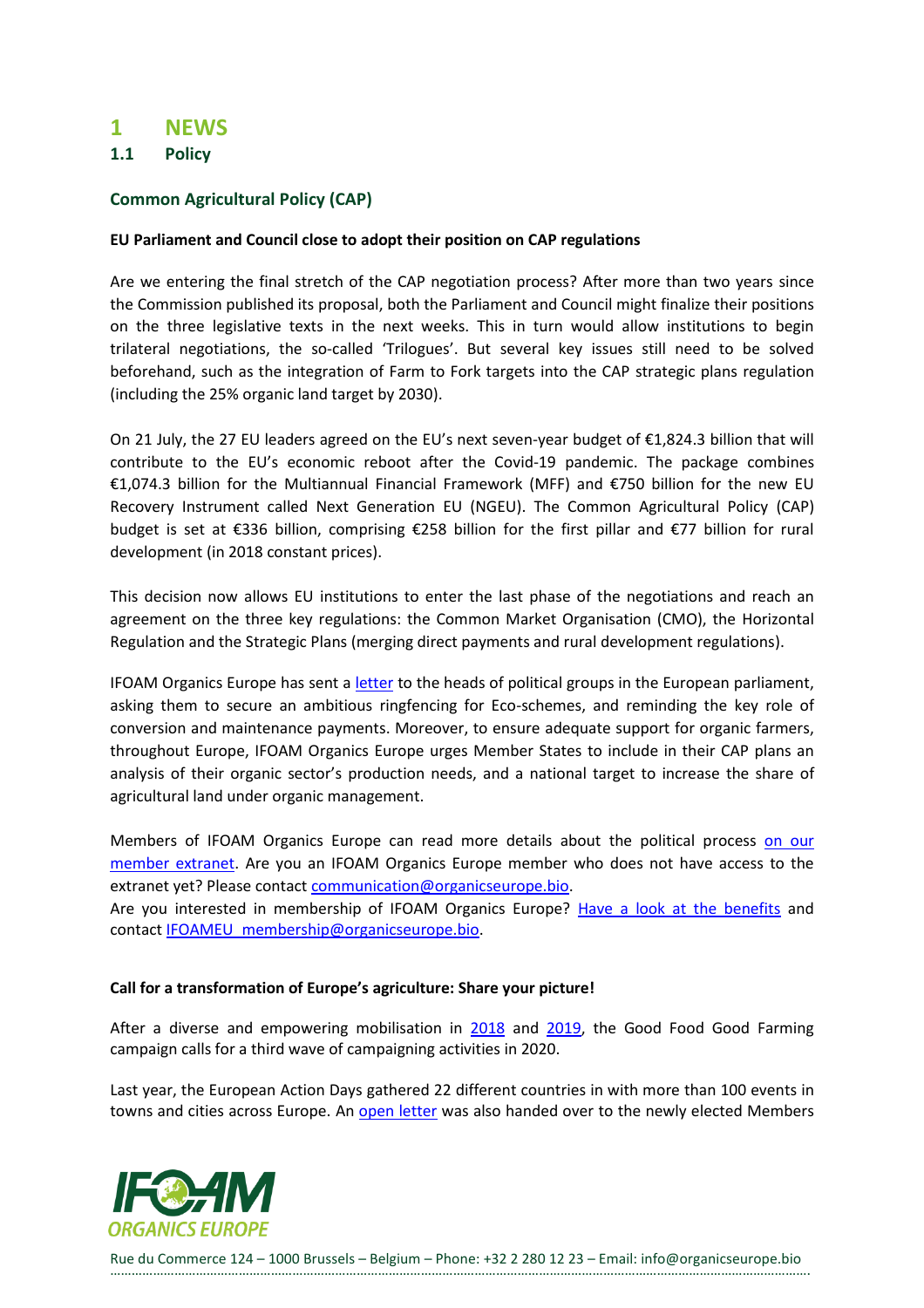of the European Parliament in Strasbourg, with IFOAM Organics Europe's staff present at the demonstration.

This year, October will be important for EU's main agricultural policy, the CAP, as MEPs will vote the new CAP in the European Parliament. Agriculture ministers will also try to have a common approach in Council about the three legislative texts.

#### **Raise your voice and share your picture**

It is a key moment to have your voice heard and help us convince political leaders to fully reward organic farmers! Join the campaign by posting your picture on social media. How can you do so? Cross a soup spoon and fork or shovel and a pitchfork and take a photo to show you are fed up with the current Common Agricultural Policy!

Let's collect as many photos as possible to show our governments and EU decision-makers that we are many demanding policies that support farmers in transition for future-fit practices, protect biodiversity and the climate, promote animal welfare and provide healthy food for all!

Share your photo on Twitter, Instagram, or Facebook with the hashtag #GoodFoodGoodFarming, add your demand for another agricultural policy in your post and tag MEPs in the European Parliament. Information with example posts and how to tag MEPs on gfgf.eu/online-actions. Please also send your photo to [info@goodfoodgoodfarming.eu.](mailto:info@goodfoodgoodfarming.eu)

All photos shared and sent will be published on Twitter, Facebook and Instagram accounts of Good Food Good Farming and its supporters and on websites and materials promoting the campaign and persuading European leaders to vote for a progressive Common Agricultural Policy.

## <span id="page-6-0"></span>**Organic Regulations**

#### **Postponement of the organic regulation & Organic Action Plan consultation**

On 4 September 2020, important steps on two important Commission's files were taken. Firstly, the EU Commission submitted a proposal to the EU Council and the EU Parliament to postpone the application of the New Organic Regulation (EU) 2018/848 by one year.

The new EU Organic Regulation was initially set to enter into application on 1 January 2021. Already in April 2020, IFOAM Organics Europe called on the three EU institutions asking for a one-year postponement. Part of the reasons are related to the Covid-19 pandemic putting stress on organic producers and the organic control system, making a smooth transition from the current legal framework to the new one very challenging. Before becoming official, the Commission proposal needs to be adopted by both the EU Parliament and Council, expected in October.

Secondly, the Commission launched a public consultation on the future EU Organic Action Plan. The publication of the public consultation 'Organic farming - action plan for the development of EU [organic production](https://ec.europa.eu/info/law/better-regulation/have-your-say/initiatives/12555-Organic-farming-action-plan-for-the-development-of-EU-organic-production)' can be seen in the context of the Farm to Fork strategy. It was announced as a tool that will "stimulate both supply and demand for organic products. It will ensure consumer trust and boost demand through promotion campaigns and green public procurement. This approach will help to reach the objective of at least 25% of the EU's agricultural land under organic farming by 2030 and a significant increase in organic aquaculture".

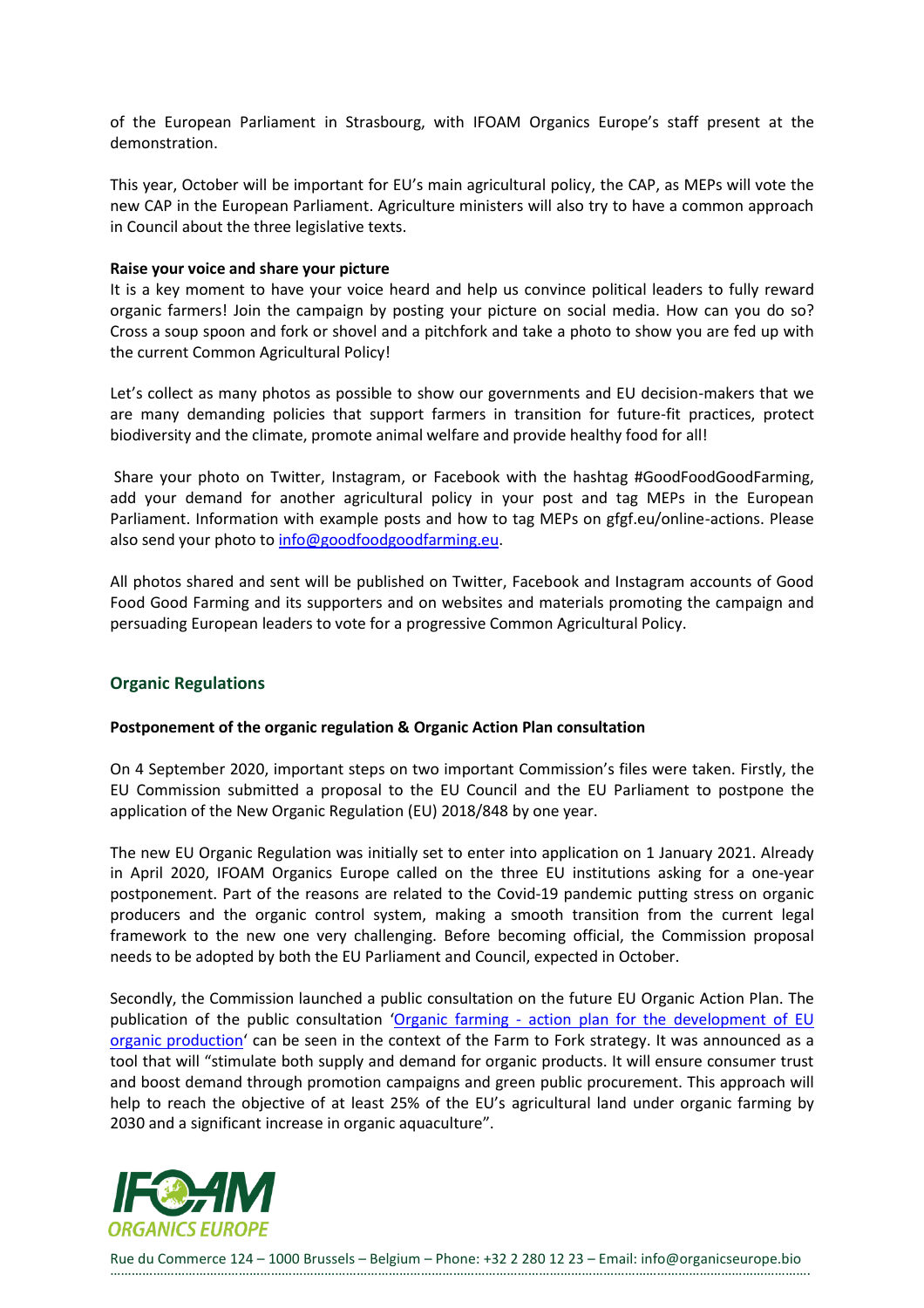The deadline for replying to the roadmap is 23 October, while the deadline for replying to the public [consultation](https://ec.europa.eu/info/law/better-regulation/have-your-say/initiatives/12555-Organic-farming-action-plan-for-the-development-of-EU-organic-production) is 27 November. In the coming weeks, IFOAM Organics Europe will mobilize its members and send them input on what elements to included when replying to the public consultation. This will allow us to advocate, as common voice, for a comprehensive and effective action plan that will contribute to the target of reaching 25% organic farming by 2030. Keep an eye on [our member extranet](https://ifoameu.sharepoint.com/sites/extranet/) for early access to this information (accessible by IFOAM Organics Europe members only).

Are you an IFOAM Organics Europe member who does not have access to the extranet yet? Please contact [communication@organicseurope.bio.](mailto:communication@organicseurope.bio) Are you interested in membership of IFOAM Organics Europe[? Have a look at the benefits](https://www.organicseurope.bio/get-involved/become-a-member/) and contact [IFOAMEU\\_membership@organicseurope.bio.](mailto:IFOAMEU_membership@organicseurope.bio)

#### <span id="page-7-0"></span>**GMOs**

## **Reveal of a detection method for a gene-edited rapeseed - What is the significance and why is there a controversy?**

A regulation is only worth so much as it can be enforced. This is why on 7 September, an open source detection test was announced for the first gene-edited crop on the market, SU Canola, developed by US company Cibus. [The test was published in the peer-reviewed scientific journal, Foods.](https://www.mdpi.com/2304-8158/9/9/1245) The work was funded by a consortium of NGOs (including Greenpeace) and non-GM industry food companies.

SU Canola is a rapeseed engineered with oligonucleotide-directed mutagenesis (ODM), a gene editing technique, to withstand spraying with certain herbicides. Products of gene editing fall within the scope of EU GMO law, according to a **European Court of Justice ruling of 2018**. Gene-editing, refers to a technique that allows to add, delete, or change single base-pairs in the genetic code of plants and animals.

If applied, the test would allow national authorities (tasked with the enforcement of EU GMO law) to test imports for this GM rapeseed that is grown in the US and Canada and has no EU authorization. This would be a big step forward in ensuring that organic as well as non-organic products do not contain any products that should not be in there. The reveal came as a surprise to some since some developers claimed that gene-edited crops could not be detected in the marketplace and therefore could not be regulated under existing EU law.

#### **The controversies: Nothing new & not even detecting a GM-organism?**

The test stirred up some controversy because of two aspects. First, some seed sector representatives that advocate for the producer of the rapeseed, Cibus, claimed the test does not contribute anything new to the current state of knowledge because it cannot detect the technique with which the crop was engineered. This statement is misleading, as the detection method is the first of its kind that allows national authorities to detect a crop in which genetic engineering was applied to make small changes that have big impacts. In this case, one base-pair was changed to achieve resistance against a spraying with certain herbicides. It is correct that this test was not designed to detect the specific technique that has been used. However, it can detect the crop itself and therefore fulfills the requirements of a detection test, as confirmed by Austrian detection laboratories.

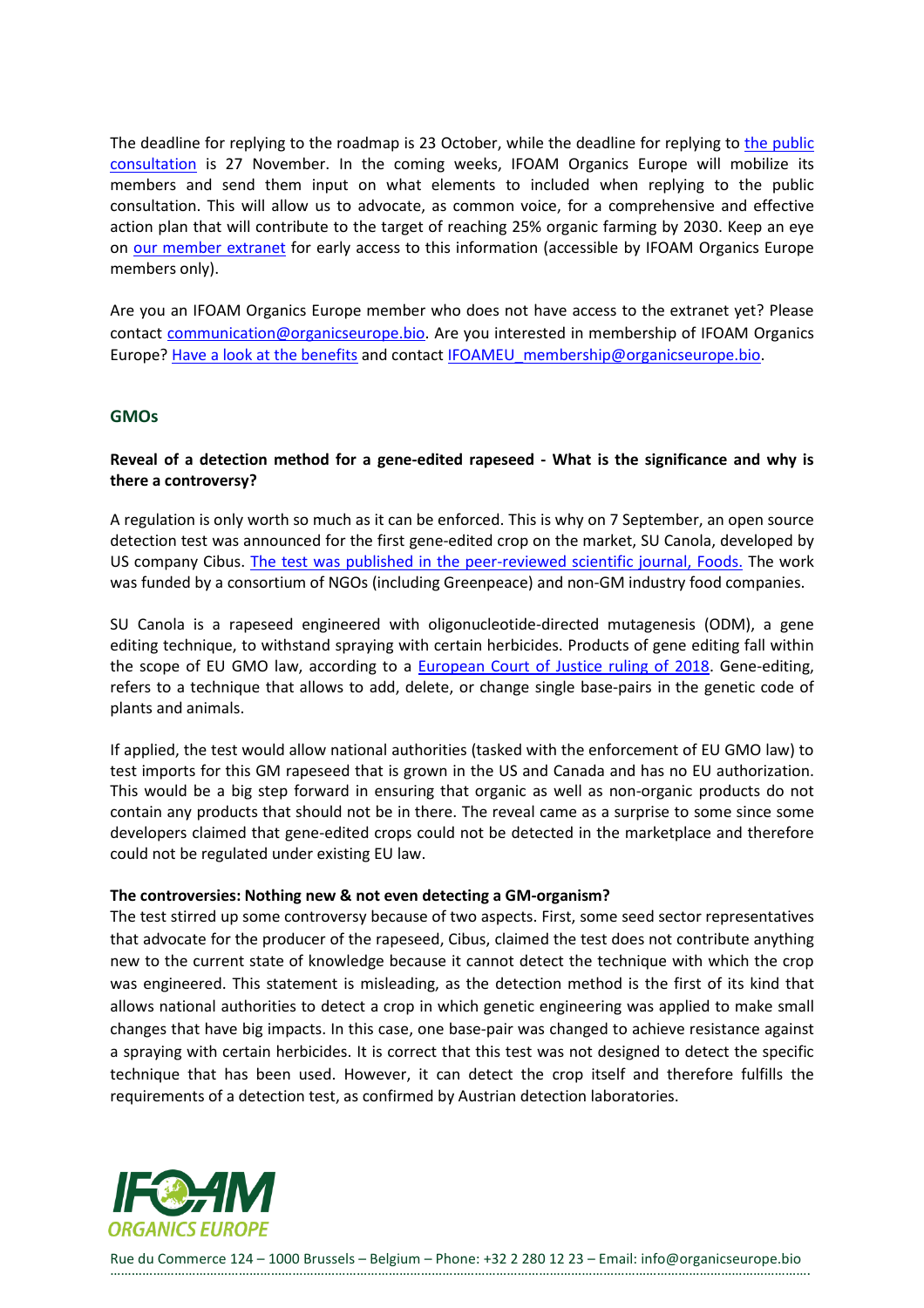Secondly, the developer company Cibus claimed that the rapeseed was not gene-edited, unlike previously claimed. This came as a surprise, since the crop was listed as a GMO in the [EU GMO](https://euginius.eu/euginius/pages/gmo_detail.jsf?gmoname=5715)  [database](https://euginius.eu/euginius/pages/gmo_detail.jsf?gmoname=5715) run by German regulator BVL and Wageningen University, and in the [Clearinghouse](http://bch.cbd.int/database/record.shtml?documentid=110268) of the UN Convention on Biological Diversity. So, while the rapeseed was advertised as the first commercial seed product using a gene-edited tool, it is now claimed to be a spontaneous mutation that occurred randomly.

## **In conclusion: Detecting gene-edited crops is possible & EU GMO law is enforceable for new techniques of genetic modification**

Apart from the fact that these controversies shine a new light on the claims of the developer company Cibus, what can we conclude? The revealed detection method has shown that it is possible to detect gene-edited crops in principle and that the current EU GMO law can be enforced also for products from these new types of genetic engineering. This allows the EU to make sure that no unauthorized foods are entering the EU market and to protect our high standards on food safety. Even if the rapeseed is actually a random by-product of the genetic engineering process that was not intended, this conclusion still applies.

The organic movement and sector will continue providing constructive input in the debate around New Genomic Techniques on which the EU Commission will present a study in April 2021.

#### **Further reading**

- Greenpeace's press release '[First open source detection test for a gene-edited GM crop](https://www.greenpeace.org/eu-unit/issues/nature-food/4102/first-open-source-detection-test-for-a-gene-edited-gm-crop-2/)'
- Letter to Commissioner Kyriakides on open-source detection test for first commercialized [gene-edited plant ready for integration in routine EU GMO controls](https://storage.googleapis.com/planet4-eu-unit-stateless/2020/09/6d66c5cf-letter-detection-test_07092020.pdf)
- The organic movement's positio[n on new genetic engineering techniques](https://www.ifoam.bio/sites/default/files/2020-03/Breeding_position_paper_v01_web_0.pdf)
- Our work & [publications on GMOs](https://www.organicseurope.bio/what-we-do/gmos/)

#### <span id="page-8-0"></span>**Seeds**

## **LIVESEED workshop on vegetative propagating material – Why organic vegetative material has a long way to go compared to organic seeds**

Vegetative propagation material such as seed potatoes, rootstocks and cuttings were in the spotlight of a LIVESEED workshop on 10 September. This type of plant propagating material is used for the production of certain crops, like apples, vines, and potatoes. However, all vegetative propagating material is going to be included in the category of 'plant reproductive material (PRM)' in the New Organic Regulation and therefore an important part of the strategy to work towards 100% organic PRM.

#### **First of its kind**

The workshop was the first of its kind in the context of the LIVESEED project and participants were eager to learn more about potential policy measures to increase the production and use of organic vegetative propagating material.

The workshop started off with a discussion on seed potatoes, a product for which already a solid supply is available on the market in organic quality. According to Maaike Raaijmakers, Project Leader Knowledge and Innovation at Bionext, a key success factor for organic seed potatoes in the

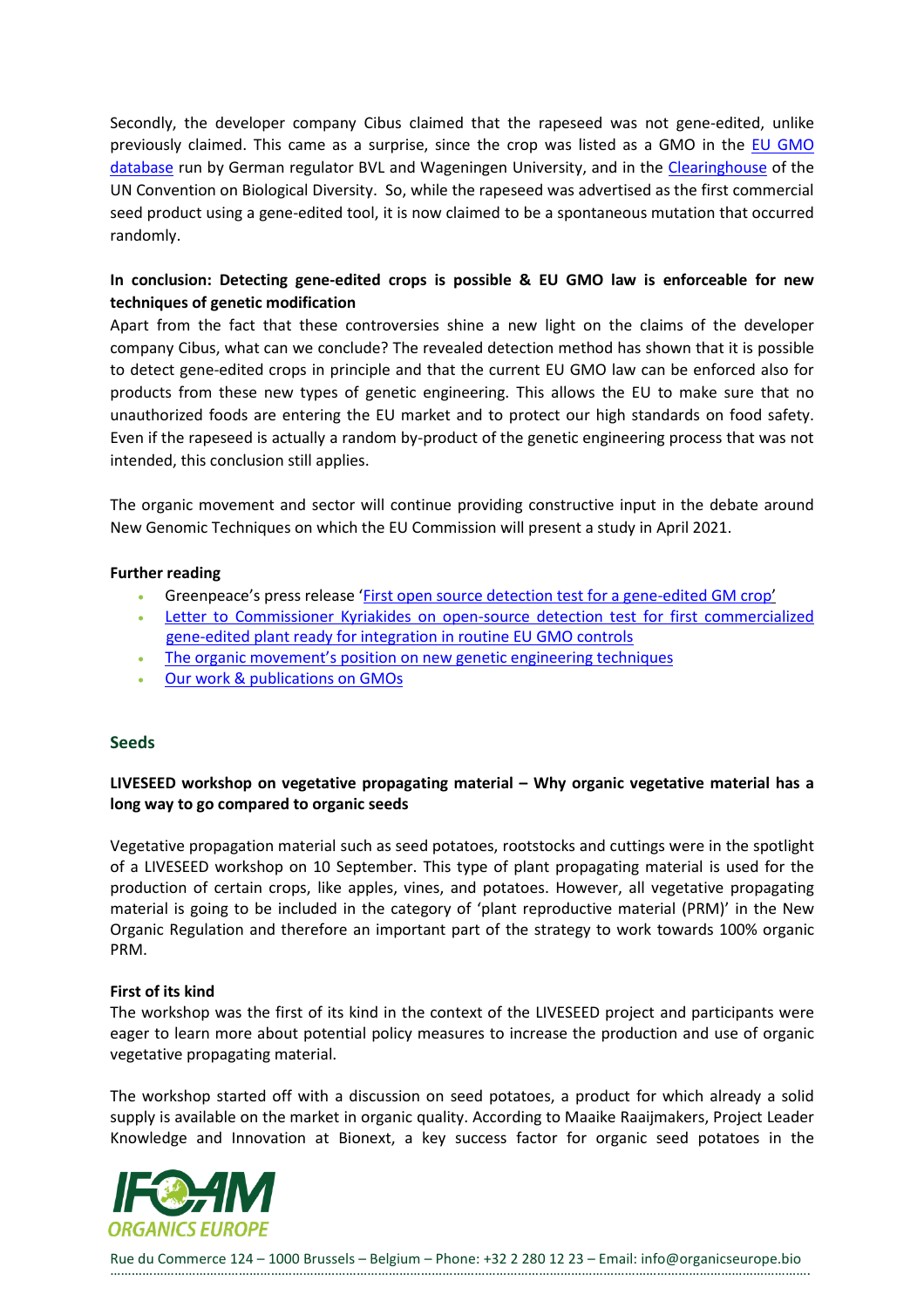Netherlands was the introduction of a pre-ordering rule. This means that a derogation (to use nonorganic seed potatoes) can only be requested if the producer showed they ordered the organic material in time. This measure is effective against fraud and prevents a degradation in the quality of the supply due to long storage times.

#### **The database is the place to be**

This example demonstrates the crucial role of the national seed databases, where seed potato supplies are listed. With the entry into force of the new EU Organic Regulation, supplies of all other vegetative propagation material will have to be inserted into the database as well. In this context, one participant in the workshop raised the point that a great amount of sales deals are sealed directly between the supplier and the customer. In this well-established business practice, the database is not used as a marketplace, but suppliers still have to make sure to insert their offers also in the database to act in compliance with the Organic Regulation. This is important because the supply in the database is the basis on which national authorities decide whether a derogation request is granted or not.

#### **Production techniques and consumer expectations are challenges**

While organic seed potatoes are widely used, the situation is different for other crops like hard fruit (apples, pears), soft fruit (berries) and vines. Even though organic apple breeding is ongoing in Germany and Switzerland, for example, mostly non-organic propagation material is used, as explained by Freya Schaefer (FiBL). A bottleneck for the production of organic soft fruit (berries) is the fact that the production process includes an in-vitro stage (without soil), which does not align with the definition of 'organic plant reproductive material' in the EU Organic Regulation. At the same time, an expert in fruit tree production emphasized that the in-vitro stage is crucial to ensure that growers receive healthy starting material. The participants agreed, however, that progress could be made by producing the following stage (long/short canes, rooted cuttings) under organic conditions. After that, the next step would be to breed organic mother plants as well.

The situation is unique for organic grapevine material, as highlighted by an organic winemaker. Due to the limited options for plant protection options in organic systems, growing propagation material for grapevines is a challenge in North/Western Europe due to fungal diseases. At the same time, consumers and retailers still demand the classic (conventional) varieties such as Chardonnay, Riesling etc. which is why breeding varieties that are suitable for organic input conditions are currently not economically viable. A possible solution to this problem is research on innovative production techniques that manage the fungus problem. One project on this topic is currently financed by the German Ministry of Agriculture.

#### **Small steps rather than big leaps**

In summary, it is evident that for many vegetative crops, progress should be made and measured in small steps, as it is not in all cases an easy undertaking to produce organic starting material. The participants of the LIVESEED workshop agreed that national and EU-wide roadmaps per individual species and an EU expert group on vegetative material could be a decisive factor to gradually increase the percentage of organic PRM. These and other key success factors will be presented in the European workshop on 25 November.

The [LIVESEED](https://www.liveseed.eu/) project will increase transparency and will provide policy recommendations on organic seeds. The project partners analyse national seed databases and factors influencing organic seed production and use. They also explore national policies, smart practices, build EU infrastructure and

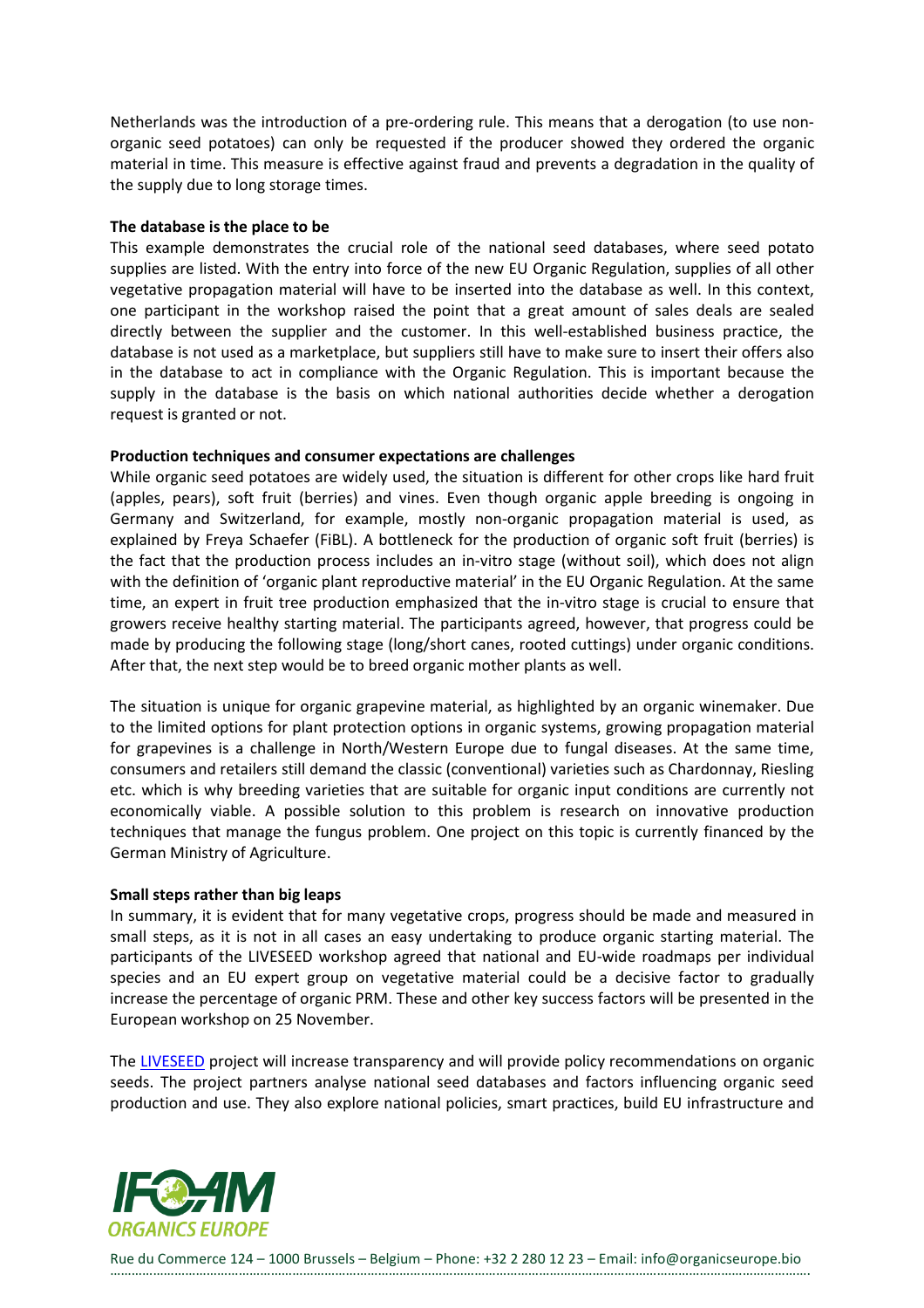analyse issues on propagation. The partners also want to advance testing protocols to improve the availability of organic seeds, ensuring they are adapted to the realities of organic farmers.



LIVESEED is funded by the European Union's Horizon 2020 under grant agreement No 727230 and by the Swiss State Secretariat for Education, Research and Innovation (SERI) under contract number 17.00090. The information provided reflects the views of the authors. The Research Executive Agency or the SERI are not responsible for any use that may be made of the information provided.



## <span id="page-10-0"></span>**Climate change**

#### **Help protecting our forests by demanding deforestation free supply-chains – Together4Forests**

Forests and other ecosystems are under pressure worldwide: A total of 13 million hectares are deforested each year and almost all of it is happening in tropical forests (96%). The main driver of deforestation is expansion of agricultural land that is needed to meet the global demand of certain products (80%).

#### **Europe accounts for a third of the world's deforestation**

Europe and its citizens play a significant role in this. The EU imports and consumes around one third of the globally traded agricultural products associated with deforestation. This accounts for 7-10% of the global total consumption (consumption of exporting countries included) of crops and livestock products that are directly and indirectly linked to rainforest deforestation. The EU is among the major global importers of a number of these so called 'forest and ecosystem risk commodities', such as palm oil, soy, beef, rubber, maize, cocoa and coffee. Even though the latter two have a relatively small forest footprint globally, their production is often highly concentrated in a few countries, leading to negative impacts that are very high in those areas.

#### **As Europeans, what can we do to stop deforestation?**

At the moment, there is nothing that stops these products linked to deforestation ending up on the market and on our supermarket shelves all across the EU, fueling biodiversity loss, climate change and human rights violations. With the launch of the European Commission's public consultation on the assessment of additional legislative and non-legislative measures to address deforestation, we have a unique opportunity to get into action and mobilize citizens to take part in this.

The European Commission presented a number of actions to address the EU's role in deforestation in 2019. One of these actions is the assessment of new legislation. We have an opportunity to make a difference through our participation in the Commission's public consultation. This consultation can send a clear signal to the Commission – reducing the impact of products placed on the EU market on forests and other ecosystems and on those depending on them.

This is a unique occasion to stop products that are linked to deforestation, forest degradation and ecosystem conversion or degradation from entering the EU market, as well as to stop the human rights violations linked to it. This way, we will protect the world's last remaining forests and savannahs, peatlands and other unique places that are being destroyed for our consumption.

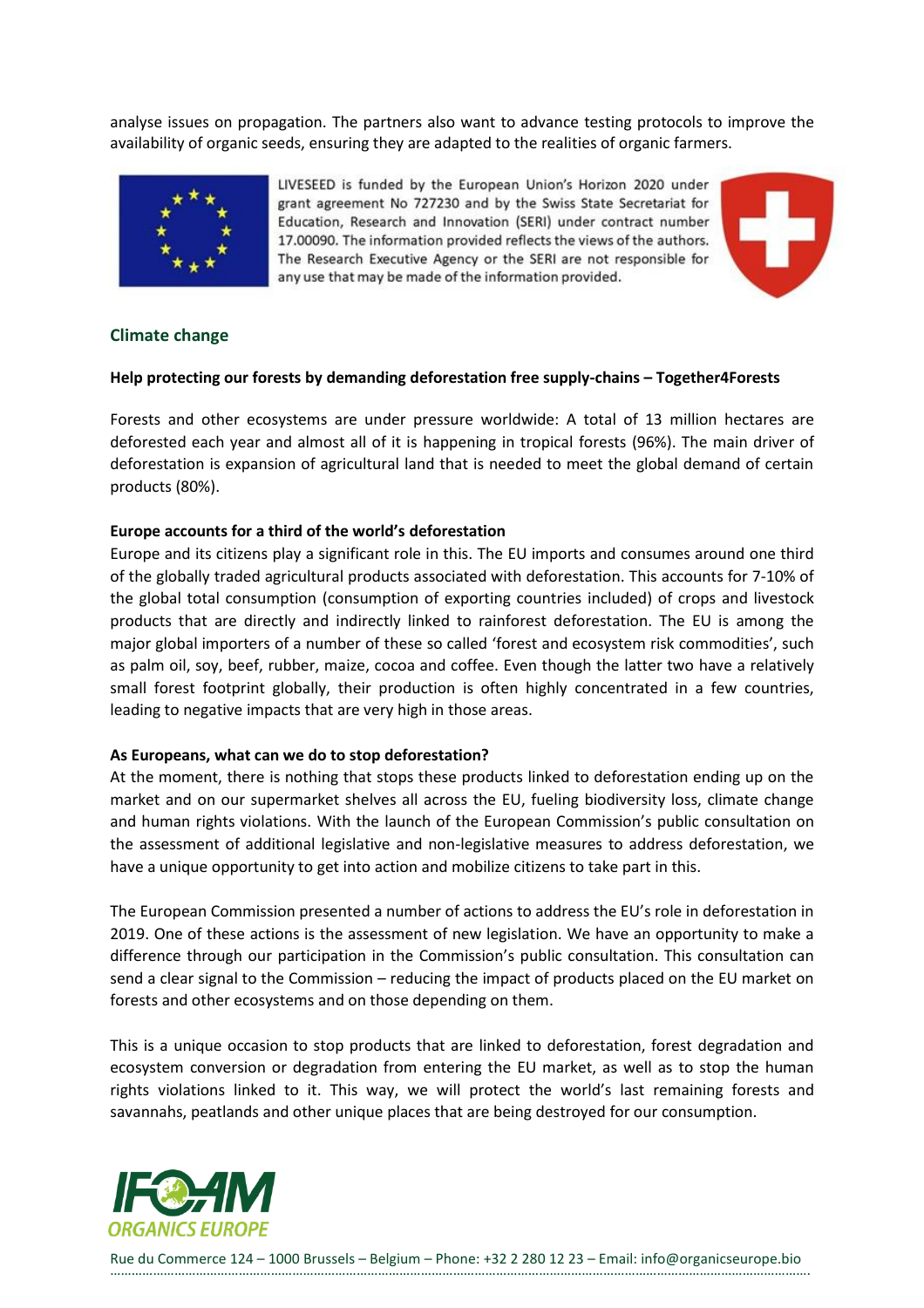#### **Take part in #Together4Forests**

Therefore, IFOAM Organics Europe actively participates in #Together4Forests. The aim of the campaign is simple: mobilize thousands of citizens across the world to stand up for the world's forests, grasslands and savannahs and call on the EU to pass binding legislation that protects these ecosystems by promoting deforestation-free supply chains.

The EU's public consultation is the only opportunity for citizens and civil society to make their voice heard in this debate. If a critical mass of people were to take part in the public consultation and stand up for this law, it could be a game changer in the fight to protect the world's forest and other ecosystems. Join the fight and [sign the petition here.](https://www.organicseurope.bio/together4forests/) You can also engage on social media by sharing [one of our tweets](https://twitter.com/OrganicsEurope/status/1304377987748581376) or using one of the messages below.

- We are in the deforestation fast lane. But **@EU** Commission can hit the brakes and ensure a safe future for all people and wildlife! Join the  $\sharp Together4Forests$  movement, call on the EU to stop **#deforestation** around the world & spread the word! [http://ow.ly/vgei50BnQJD](https://t.co/CrWffc4eXG?amp=1)
- RT if you agree! 5 reasons to protect forests: (1) For our oxygen & water supplies; (2) They are homes to millions of people; (3) For forest livelihoods; (4) For biodiversity; (5) To fight climate change. Sign NOW to secure our forests! Pls RT! [http://ow.ly/vgei50BnQJD](https://t.co/CrWffc4eXG?amp=1)[#Together4Forests](https://twitter.com/hashtag/Together4Forests?src=hashtag_click)



## <span id="page-11-0"></span>**Biodiversity, soil and water**



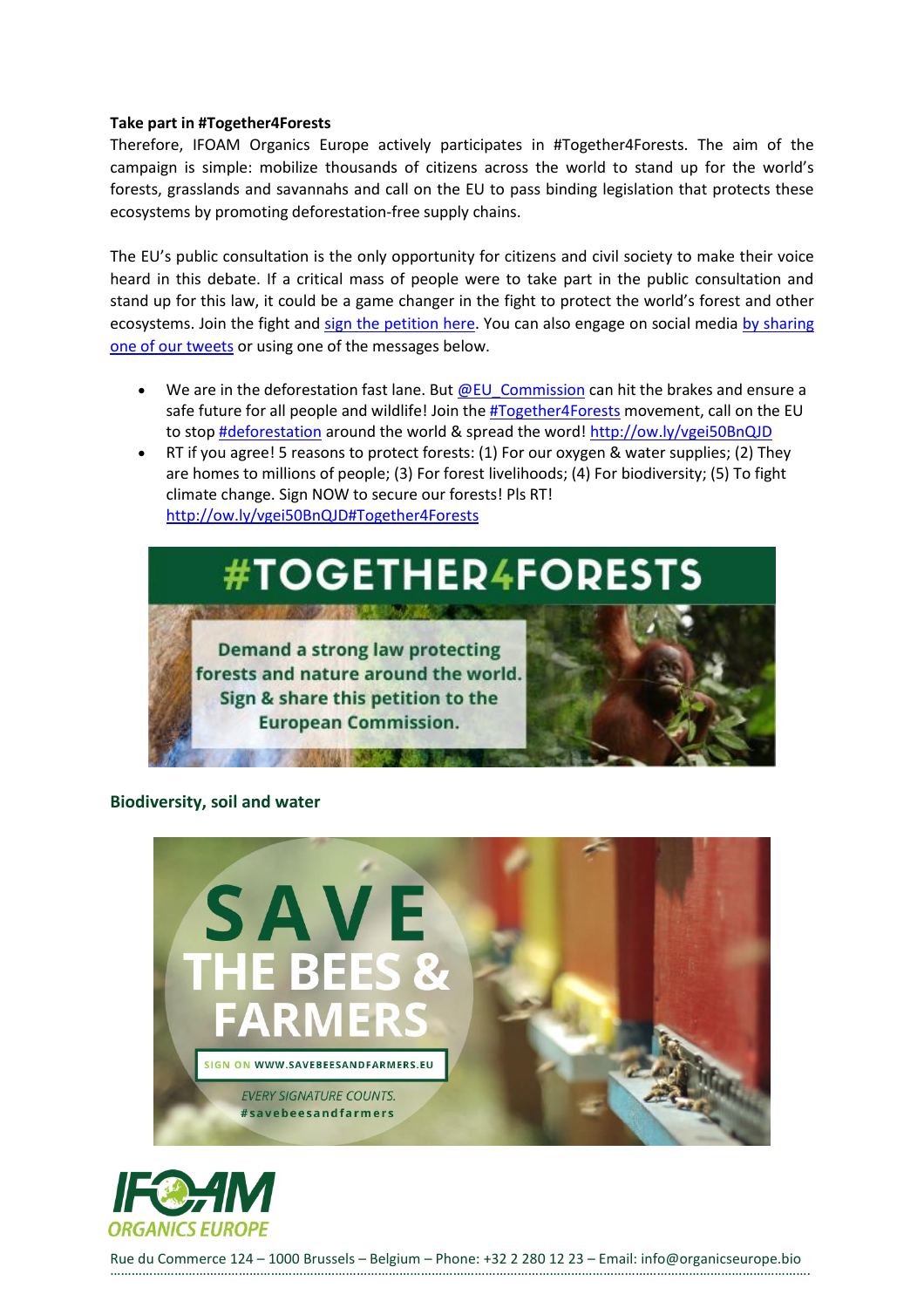## <span id="page-12-0"></span>**Food policy**

#### **In case you forgot after the summer break: Key points of the Farm to Fork strategy**

As we reported about in our previous newsletter, the European Commission unveiled its Farm to Fork (F2F) strategy and EU Biodiversity strategy on 20May 2020.

Both are among the strategies to realise the [European Green](https://ec.europa.eu/info/strategy/priorities-2019-2024/european-green-deal_en) Deal (EGD), unveiled by the European Commission in December 2019. The EU Green Deal aims for Europe to become the first carbonneutral continent and is a "new growth strategy that aims to transform the EU into a fair and prosperous society, with a modern, resource-efficient and competitive economy where there are no net emissions of greenhouse gases in 2050 and where economic growth is decoupled from resource use".

The F2F strategy is composed of [a main communication](https://eur-lex.europa.eu/legal-content/EN/TXT/?uri=CELEX:52020DC0381) [and an annex,](https://eur-lex.europa.eu/legal-content/EN/TXT/?uri=CELEX:52020DC0381) serving as an action plan for the F2F strategy. The strategy is meant to lead a global transition towards competitive sustainability from farm to fork. Its goals are:

- Ensure that food production, transport, distribution, marketing, and consumption have a neutral or positive environmental impact,
- Preserve and restore the land and sea-based resources,
- Mitigate climate change,
- Reverse the loss of biodiversity,
- Ensure food security, nutrition, and public health.

The Commission published its Farm to Fork strategy on 20 May 2020. It is available on the [Commission's website.](https://ec.europa.eu/food/farm2fork_en)

We have put together a more detailed breakdown of what the Farm to Fork strategy puts forward on organic, the CAP, fertilisers, pesticides and much more for IFOAM Organics Europe's members [on our](https://ifoameu.sharepoint.com/sites/extranet/SitePages/Key-points-of-the-Farm-to-Fork-strategy.aspx)  [member extranet.](https://ifoameu.sharepoint.com/sites/extranet/SitePages/Key-points-of-the-Farm-to-Fork-strategy.aspx)

For more information about IFOAM Organics Europe's work on the Farm to Fork strategy, contact [silvia.schmidt@organicseurope.bio.](silvia.schmidt@organicseurope.bio)

## <span id="page-12-1"></span>**1.2 Research and innovation**

#### <span id="page-12-2"></span>**Research and innovation advocacy / TP Organics**

**TP Organics and other European Technology Platforms propose joint research & innovation priorities for a sustainable food system**

The European Technology Platforms (ETPs) [TP Organics,](https://tporganics.eu/) [Plants for the Future,](http://www.plantetp.org/) and [Food for Life](http://etp.fooddrinkeurope.eu/) have jointly published a [policy brief](https://tporganics.eu/wp-content/uploads/2020/07/f4l-p4f-tpo-policy-brief-july-2020-compressed.pdf) with Research & Innovation (R&I) recommendations addressing our food system's most pressing challenges on primary production and consumer aspects.

The policy brief is a response to the European Commission's [European Green Deal](https://ec.europa.eu/info/strategy/priorities-2019-2024/european-green-deal_en) and Farm to Fork [strategy.](https://ec.europa.eu/info/strategy/priorities-2019-2024/european-green-deal/actions-being-taken-eu/farm-fork_en) The Farm to Fork Strategy is supposed to kick-start a transition towards a fair, healthy and

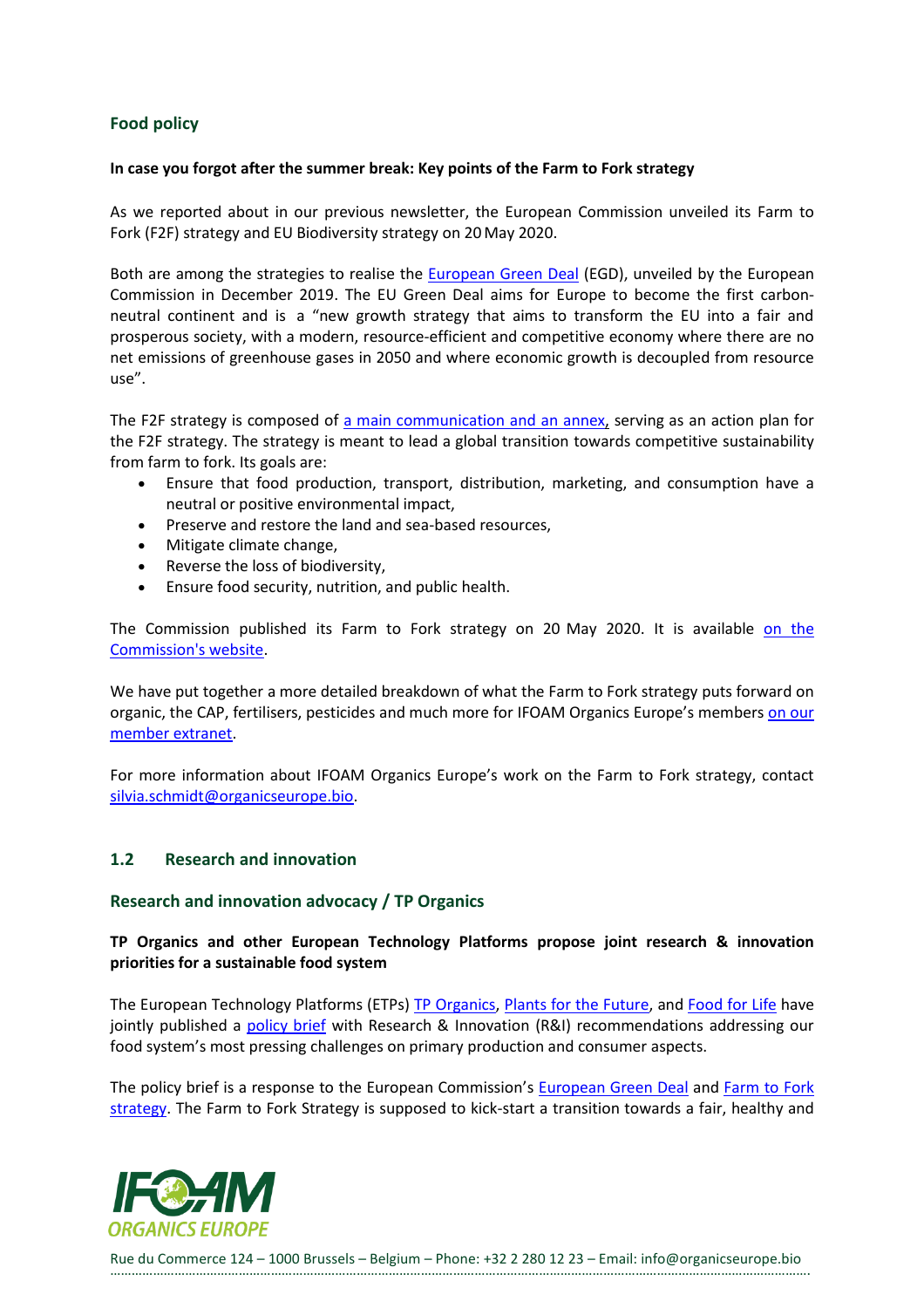environmentally-friendly food system in Europe. R&I are mentioned as key drivers in accelerating this transition. The ETPs recommend focussing R&I efforts on:

- Creating an environmental performance toolbox allowing farmers to make the best management decisions;
- Smartly reducing pesticide use;
- Improving consumer knowledge and choice on healthy and sustainable diets;
- Designing diversified farming systems for diverse diets.

Bram Moeskops, Senior Scientific Coordinator at TP Organics' said: "The Farm to Fork strategy sets out ambitious targets to reduce dependency on pesticides and antimicrobials, reduce excess fertilisation, increase organic farming, and reverse biodiversity loss. R&I investments need to be well chosen in order to minimise unfavourable trade-offs and to develop scalable solutions. That is why we have developed this policy brief."

Amrit Nanda, Executive Manager at 'Plants for the Future' stated: "The R&I recommendations are meant to address the four most important challenges of our food systems, which are climate change, biodiversity loss, lack of consumer awareness and trust, and malnutrition. These are the challenges identified in our policy brief and they are also put forward by the Farm-to-Fork Strategy."

Jonas Lazaro-Mojica, Manager Food Policy, Science and R&D at 'Food for Life', added: "I am proud that we could agree with the three ETPs on a common list of policy recommendations for R&I, which are focused on primary production and consumer aspects. Given the challenges that lie ahead of us, joint action is needed. We need to focus on common solutions rather than dilute our efforts by differences in opinion."

For more information please contact:

- Bram Moeskops, TP Organics: [bram.moeskops@tporganics.eu](mailto:bram.moeskops@tporganics.eu)
- Jonas Lazaro-Mojica, Food for Life: [j.lazaro-mojica@fooddrinkeurope.eu](mailto:j.lazaro-mojica@fooddrinkeurope.eu)
- Amrit Nanda, Plants for the Future[: amrit.nanda@plantetp.eu](mailto:amrit.nanda@plantetp.eu)

TP Organics is one of the 40 European Technology Platforms (ETPs), recognised by the European Commission. IFOAM Organics Europe hosts its Secretariat.



*TP Organics is co-financed by the LIFE Programme of the European Union, under the Executive Agency for Small and Medium-sized Enterprises (EASME). The sole responsibility for this communication lies with IFOAM Organics Europe. The EASME is not responsible for any use that may be made of the information provided.*

## <span id="page-13-0"></span>**Knowledge for organic**

## **Identifying the needs and knowledge gaps in organic fruit growing – Last days to fill out BIOFRUITNET's questionnaire – Deadline 30 September**

Protection against pests and diseases is a big issue for organic fruit growers, as fruit is a very sensitive produce. Many organic farmers in Europe have adapted their own practices and techniques to successfully deal with the challenge of organic plant protection. This valuable practical knowledge

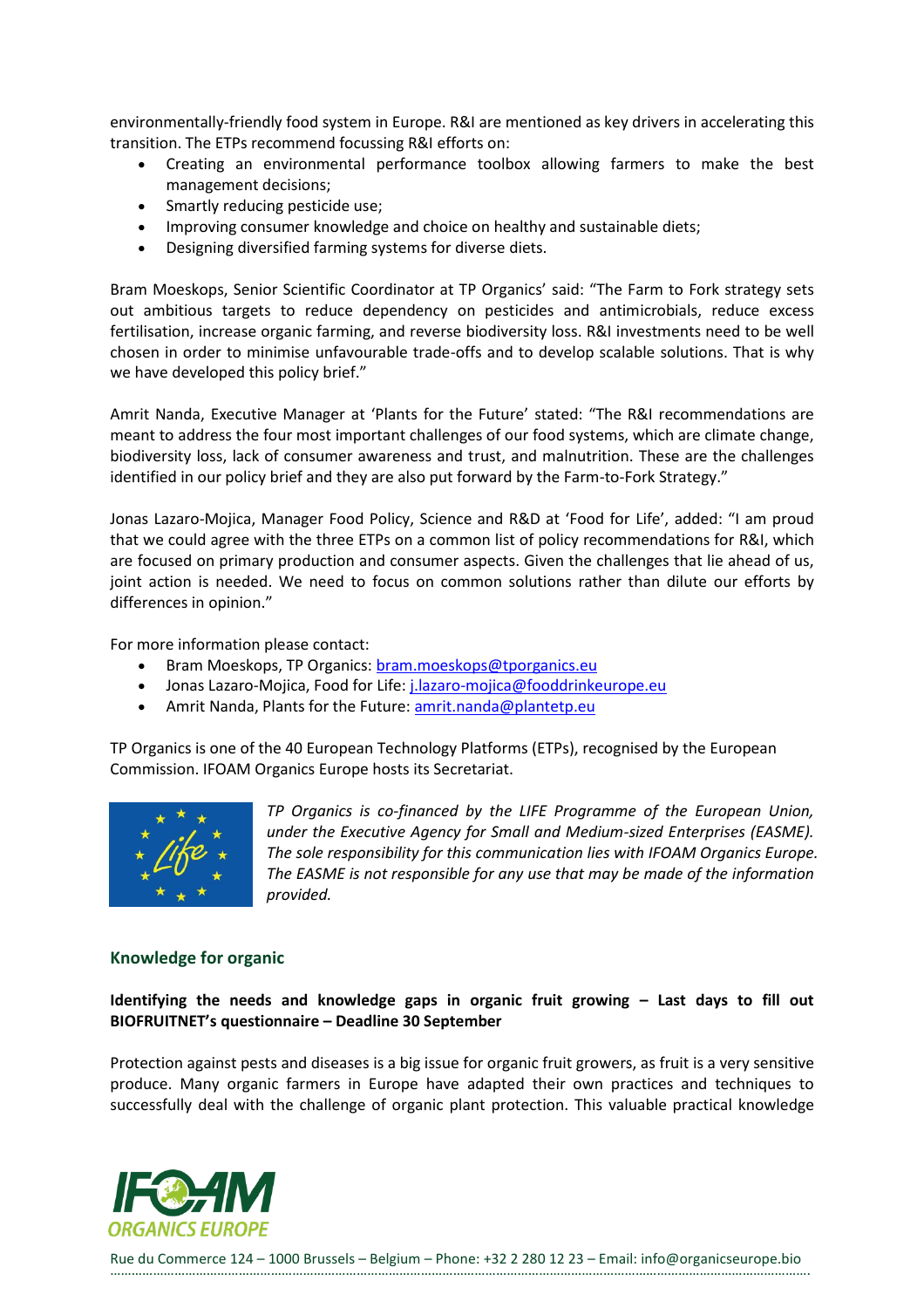often remains at the local level, instead of being shared with fruit growers facing the same problems in other regions.

To get an up-to-date picture of what challenges organic fruit growers in Europe are facing as well as the strategies they are using to face these challenges, [BIOFRUITNET](https://biofruitnet.eu/) launched a questionnaire in June 2020. The intention is to find out about current needs and knowledge gaps regarding stone, pome, and citrus fruit as well as best-practices and to inquire in which way farmers would prefer to access technical information about such issues. The results of the questionnaire will allow us to identify, what kind of knowledge and information is needed where. They will provide the basis to produce various communication formats such as videos, podcasts, and e-learning courses, which shall be both informative and easy to understand.

We encourage fruit farming advisors, practitioners as well as selected researchers in 20 European target countries to fill in this [questionnaire](https://forms.gle/mCACak3s6g6jSa1RA) and to suggest combinations of practices in their local contexts by 30 September 2020.



*This project has received funding from the European Union's Horizon 2020 research and innovation programme under grant agreement No 862850. This communication only reflects the author's view. The Research Executive Agency is not responsible for any use that may be made of the information provided.*

#### **OK-Net EcoFeed joins the EIP-AGRI animal welfare communication campaign**

In July 2020[, OK-Net EcoFeed](https://ok-net-ecofeed.eu/) joined the agricultural European Innovation Partnership (EIP-AGRI) communication campaign on animal health and welfare. It highlighted outcomes of EIP-AGRI related activities, inspirational ideas and research needs.

The campaign kicked off with a social media campaign on animal welfare #EIPagriAnimal and it was followed by a dedicated newsletter. The OK-Net EcoFeed consortium contributed to the EIP-AGRI newsletter and campaign by publishing the handbook "[A tool improving health and welfare of pigs](https://organic-farmknowledge.org/tool/35307)". The handbook is targeted to organic pig farmers and advisors and it is currently available on the [Organic Farm Knowledge \(OFK\) platform](https://organic-farmknowledge.org/) in 8 languages including English, German, Czech, French, Italian, Dutch, Albanian and Serbian.

The OK-Net EcoFeed project helps organic pig and poultry farmers to achieve the goal of 100% use of organic and regional feed. The three-year project will extend the OK-Net knowledge platform. IFOAM Organics Europe coordinates the project consisting of 11 partners and 8 third linked parties from 12 countries. Dissemination towards all actors in the EIP-AGRI network is an integral part of the OK-Net EcoFeed activities.



*OK-Net EcoFeed has received funding from the European Union's Horizon 2020 research and innovation programme under grant agreement No 773911. This communication only reflects the author's view. The Research Executive Agency is not responsible for any use that may be made of the information provided.*

**Farm gate nutrient budgets in organic agriculture** 

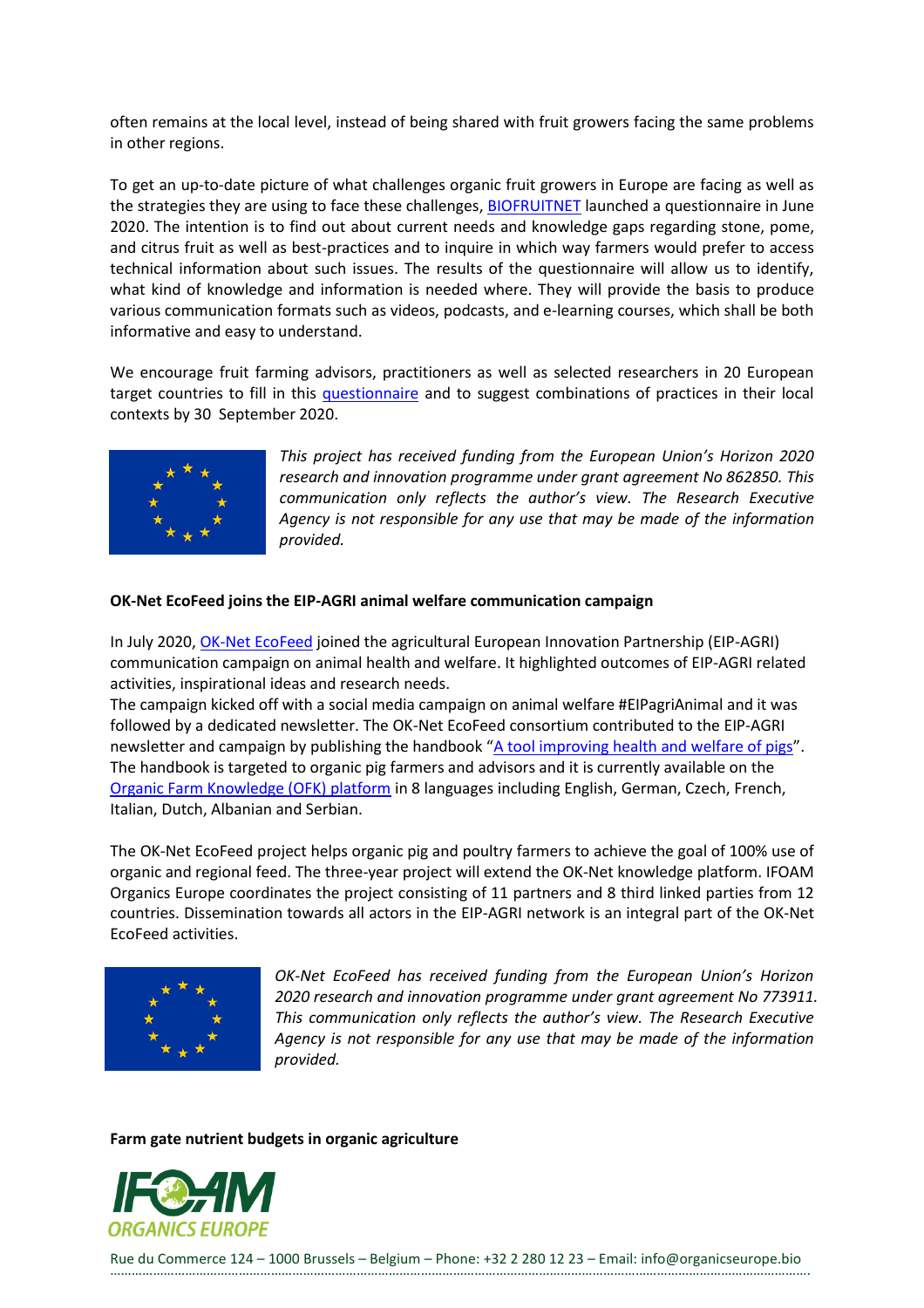The [RELACS project partners](https://relacs-project.eu/about-relacs/project-partners/) issued practical guidelines informing farmers about assessing the main nutrient flows in and out of their farm with a dedicated Excel tool. The tool reveals whether farms have a nutrient surplus or deficit. Based on the results, farmers are enabled to adjust their nutrient flows to achieve a balanced nutrient budget.

[Read the full Practice Abstract](https://relacs-project.eu/wp-content/uploads/2020/08/RELACS_PA_03_nutrient_budget_UH_UK_FiBL_final.pdf) and follow the RELACS project's development on [Twitter](https://twitter.com/RELACSeu) and [Facebook.](https://www.facebook.com/RELACSeu)

Publishing partners are the [University of Hohenheim,](https://www.uni-hohenheim.de/en) the [University of Copenhagen,](https://www.ku.dk/english/) the [Research](https://www.fibl.org/en.html)  [Institute of Organic Agriculture \(FiBL\)](https://www.fibl.org/en.html) and [IFOAM Organics Europe.](https://www.organicseurope.bio/) Practice abstracts contain practical guidelines for different actors of the food and farming system to solve a given problem, in this case farmers.

[RELACS](https://relacs-project.eu/) seeks to promote the development and adoption of environmentally safe and economically viable tools and technologies to reduce the use of external inputs in organic farming systems.



*This project has received funding from the European Union's Horizon 2020 research and innovation programme under grant agreement No 773431. This communication only reflects the author's view. The Research Executive Agency is not responsible for any use that may be made of the information provided.*

## **Replacement of copper in organic farming – First results of RELACS experiments conducted by ÖMKi**

Copper is currently used as a plant protection product (PPP) and/or leaf fertilizer in organic and conventional farming in several European countries. However, its use is controversial, which is why the European research project [RELACS](https://relacs-project.eu/) (Replacement of Contentious Inputs in Organic Farming Systems) is looking for alternatives.

To understand the significance of copper usage and how it may be reduced, RELACS partner OMKi, the Hungarian Research Institute of Organic Agriculture, is conducting a range of experiments to evaluate the role of copper in plant nutrition, its importance in plant protection and its environmental effects.

First results indicate that the copper-free alternative PPP called BPA038F is more effective in preventing downy mildew in grapes than its copper-containing counterpart. To confirm these findings, the experiments will continue throughout 2020 and 2021.

To learn more [about the results of the first experiments on substituting copper in organic farming in](https://www.biokutatas.hu/en/page/show/with-or-without-copper)  [Hungary, read the full article here](https://www.biokutatas.hu/en/page/show/with-or-without-copper) and follow the latest RELACS project's development o[n Twitter](https://twitter.com/RELACSeu) and [Facebook.](https://www.facebook.com/RELACSeu)

[RELACS](https://relacs-project.eu/) seeks to promote the development and adoption of environmentally safe and economically viable tools and technologies to reduce the use of external inputs in organic farming systems.

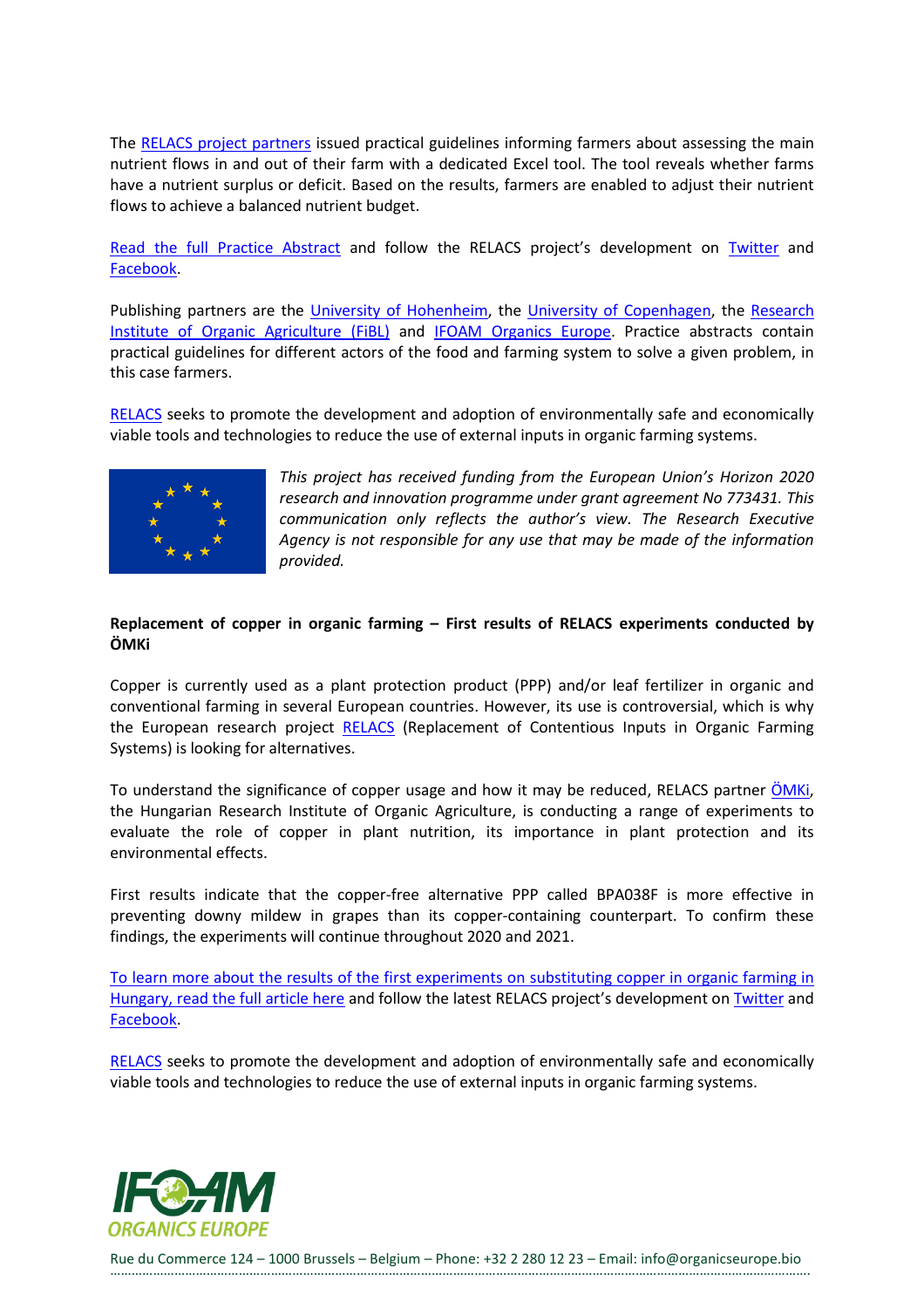

*This project has received funding from the European Union's Horizon 2020 research and innovation programme under grant agreement No 773431. This communication only reflects the author's view. The Research Executive Agency is not responsible for any use that may be made of the information provided.*

#### **Organic wine and fruit propagation in Germany and Switzerland**

Experts from seed companies, organic farmers, farmer advisors, researchers and agricultural trainers can now read [a report on a virtual cross visit to Germany and Switzerland](https://www.liveseed.eu/wp-content/uploads/2020/08/LIVESEED-Cross-Visit-Report-Germany-and-Switzerland.pdf) on organic wine and fruit propagation.

The report introduces the VITIFIT project, funded by the German Federal Ministry of Food and Agriculture focusing on breeding for fungus-resistant grape varieties (PIWI) and the "VitiMeteo Rebenperonospora" forecasting system. It details the collaboration of three organic experts in the selection, propagation and marketing of robust vine varieties and the introduction of these varieties to the value chain in Germany.

It describes an orchard museum in Glems, Germany, and the practices of preserving old fruit varieties for organic. Apple breeder Niklaus Bolliger provides insights into organic apple breeding in Switzerland, while FiBL Switzerland, one of the world's leading institutes in the field of organic agriculture, shares their research priorities and some of their results in organic plant protection measures, and in cultivation technology on apple, cherry, apricot and berries.

The Research Institute of Organic Agriculture (FiBL) Germany, FiBL Switzerland and IFOAM Organics Europe produced this report.



LIVESEED is funded by the European Union's Horizon 2020 under grant agreement No 727230 and by the Swiss State Secretariat for Education, Research and Innovation (SERI) under contract number 17.00090. The information provided reflects the views of the authors. The Research Executive Agency or the SERI are not responsible for any use that may be made of the information provided.



#### **Stimulating digital innovations – The SmartAgriHubs' RESTART and EXPAND calls are still open!**

As Europe continues facing the Covid-19 crisis, it must further stimulate the development of digital innovations which can tackle the challenges currently faced by the agri-food sector. The SmartAgriHubs project investigated the possibilities for funding research that helps our sector. Open calls were launched in May 2020 as an immediate RESPOND to the crisis. Now, SmartAgriHubs is following-up with the RESTART and EXPAND open calls, addressing the agri-food economy on the medium term.

SmartAgriHubs will assign up to 5,000,000 EUR funding to the RESTART and EXPAND open calls, addressing Digital Innovation Hubs supporting diverse stakeholders in the agri-food economy and specifically SMEs as drivers for digital innovation.

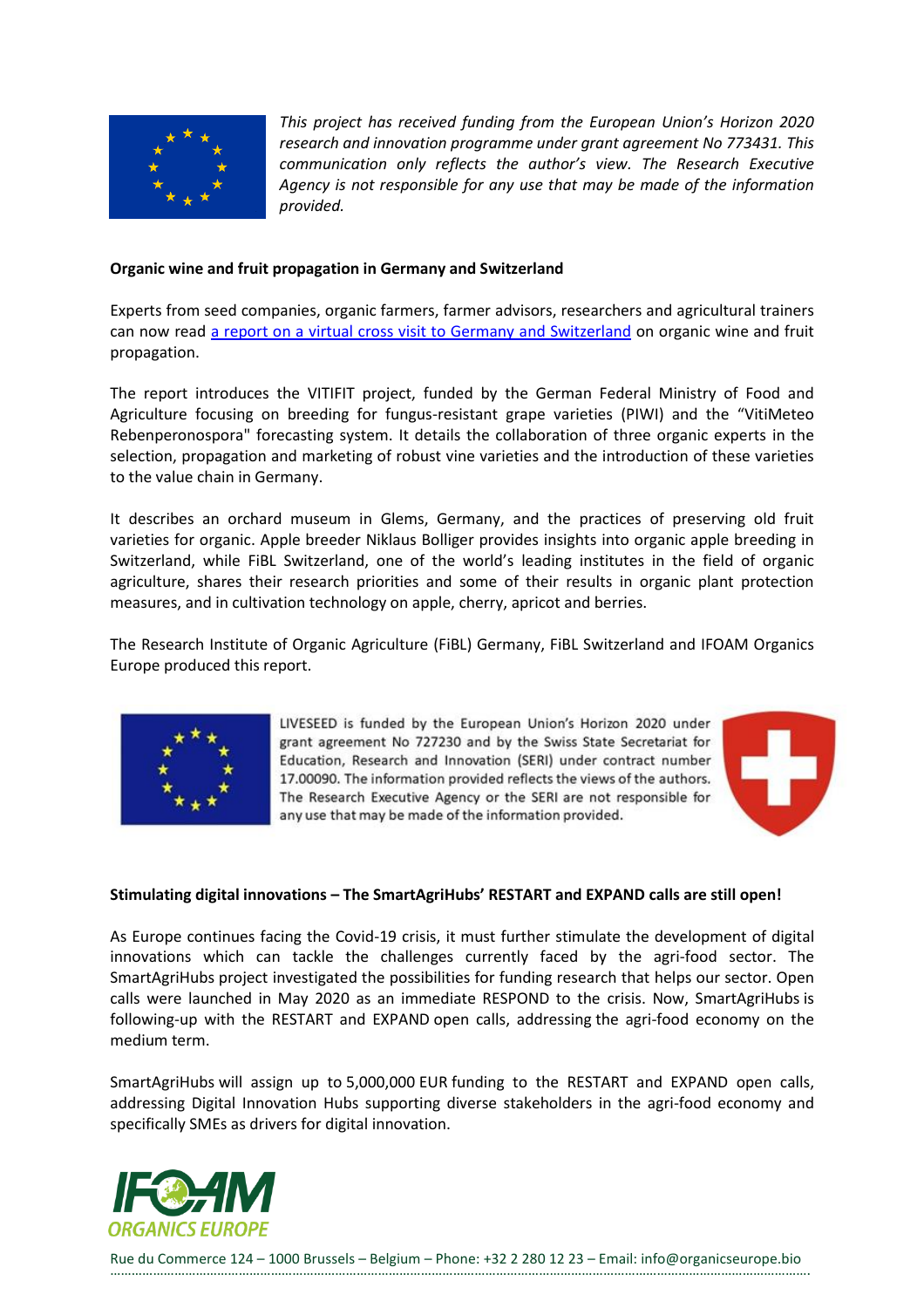#### **Why participate?**

Digital innovations implemented throughout the organic value chain have a huge potential to contribute to the current and future societal challenges.

Are you a Digital Innovation Hub, or any other form of public-private partnership for innovation? Are you involved in one or more innovation experiments addressing the consequences of Covid-19? And are you looking for potential funds to support your project? The open [call is your](https://www.smartagrihubs.eu/opencall/restart/SmartAgriHubs-OpenCall-Fiche-RESTART-V08.pdf)  [opportunity.](https://www.smartagrihubs.eu/opencall/restart/SmartAgriHubs-OpenCall-Fiche-RESTART-V08.pdf)

SmartAgriHubs' open call is also a unique chance to connect with a wider community and exchange on latest knowledge and expertise. 

#### **Who can participate?**

Digital Innovation Hubs (DIH) as defined on the [SmartAgriHubs](https://www.smartagrihubs.eu/) website<sup>1</sup>, based in one of the EU Member States or a H2020 Associated country<sup>2</sup>.

#### **How to participate to the RESTART and EXPAND open calls?**

• RESTART the economy around food systems

This open call will focus on **hackathon type of activities** that will RESTART the economy around the agri-food related sectors and affected food systems. The objective is to generate ideas for potential Innovation Experiments that can be realised by related teams and that go beyond initial conceptual implementations.

Proposals could realise hackathons, challenges and datathons that have a direct as well as an indirect impact to mitigate effects of the corona/Covid-19 or similar (future) pandemics.

#### Check the RESTART open [call fiche for more information.](https://www.smartagrihubs.eu/opencall/restart/SmartAgriHubs-OpenCall-Fiche-RESTART-V08.pdf)

• EXPAND the network

The major amount of funding will be assigned to **the implementation of programmes by DIHs to support the realisation of Innovation Experiments***.* This shall specifically contribute to the expansion of the network of DIHs and Competence Centres (CCs) as well as making available new knowledge and results from digital innovation activities.

The EXPAND open call is specifically targeting at DIHs as the main proposers facilitating the realisation of innovation experiments.

Key characteristics to submit an eligible proposal for the EXPAND the Network open call:

- The funding that is provided by SmartAgriHubs is exclusively available for developing, maturing, and providing Digital Innovation Hub innovation services
- For being eligible to receive this funding, DIHs need to support one or more Innovation Experiments (IEs) with their services.
- The overall proposal budget shall assign a maximum of 20% for DIH service provision and a minimum of 80% for realising the supported Innovation Experiment(s)
- The maximum of 20% for DIH service provision can be requested as funding from SmartAgriHubs, where the 80% should be mobilised by additional public or private sources.
- One DIH could ask for a maximum of 100,000 EUR funding in total from SmartAgriHubs in one or also several proposals.

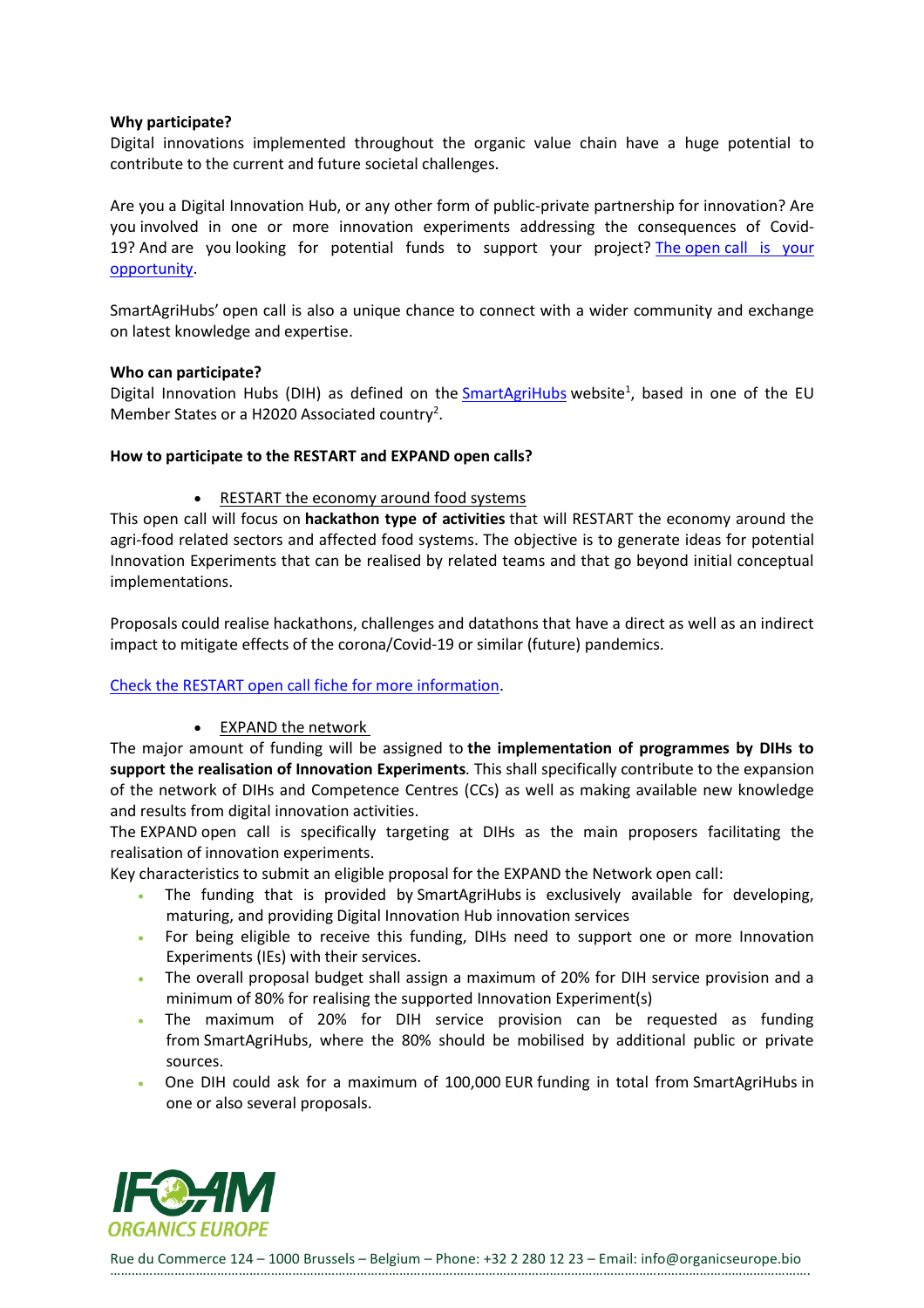## Check the EXPAND open [call fiche for more information](https://www.smartagrihubs.eu/opencall/restart/SmartAgriHubs-OpenCall-Fiche-EXPAND-V06.pdf)

Are you eligible? Register to the **[SmartAgriHubs' Innovation Portal](https://smartagrihubs.eu/login)**. It will give you access to all information needed and direct communication to the community if any questions on the application arise. After that, **[start applying](https://www.smartagrihubs.eu/portal/open-call)**!

#### **Proposal submission and timeline**

Proposals are called under a continuous submission scheme. They can be submitted for evaluation until closure of the open call and will be evaluated in batches at regular points in time. Currently the following dates are planned for evaluating delivered batches of proposals:

- The First batch evaluation was closed on 3 September 2020 (17:00 CEST)
- Second batch evaluation of proposals that were submitted: **before 5 November 2020**, 17:00 (CEST)
- Dates for batch evaluations in 2021 will be published after closing the second batch evaluation.

#### **Any questions about the open call?**

Read the [call documents](https://www.smartagrihubs.eu/portal/open-call) on the dedicated page of the SmartAgriHubs Innovation Portal.

Check the FAQ and leave your question on the SmartAgriHubs [Open Call forum.](https://www.smartagrihubs.eu/login?from=%2Fportal%2Fforum%2Fsso%3Fsso%3Dbm9uY2U9MzM2MjdkYjQyOThjNzJkOGFiMDNmY2E4NjUyMGZjMTgmcmV0dXJuX3Nzb191cmw9aHR0cHMlM0ElMkYlMkZmb3J1bS5zbWFydGFncmlodWJzLmV1JTJGc2Vzc2lvbiUyRnNzb19sb2dpbg%253D%253D%26sig%3D7f2d24a18a3710d6c068c0b44fe484a4f51c6ecd8bb23e6b484dfc77f5f5aaef) A Q&A webinar on the open call was held on 8 July. You find the recording on SmartAgriHubs [YouTube](https://www.youtube.com/channel/UCwOGlvDoF_U-GRfXAZ-Qw_A) channel.

**SmartAgriHubs is a €20 M EU project under the Horizon 2020 instrument and brings together a consortium of over 164 partners in the European agri-food sector. The project aims to realise the digitisation of European agriculture by fostering an agricultural innovation ecosystem dedicated to excellence, sustainability, and success.**

#### **Notes**

(1) Digital Innovation Hubs as defined on the Smart Agri Hubs website are public-private partnerships for innovation, providing a mix of different services to their clients. These include technology services such as R&D, provision of lab facilities, testing and validation are mainly the domain of the competence centres. Innovation ecosystem support services include community building lobbying, brokerage, knowledge sharing and advocacy.

(2) See the full list of eligibility criteria in the Programme document on the SmartAgriHubs Innovation Portal.



*This project has received funding from the European Union's Horizon 2020 research and innovation programme under grant agreement No 818182. This communication only reflects the author's view. The Research Executive Agency is not responsible for any use that may be made of the information provided.*

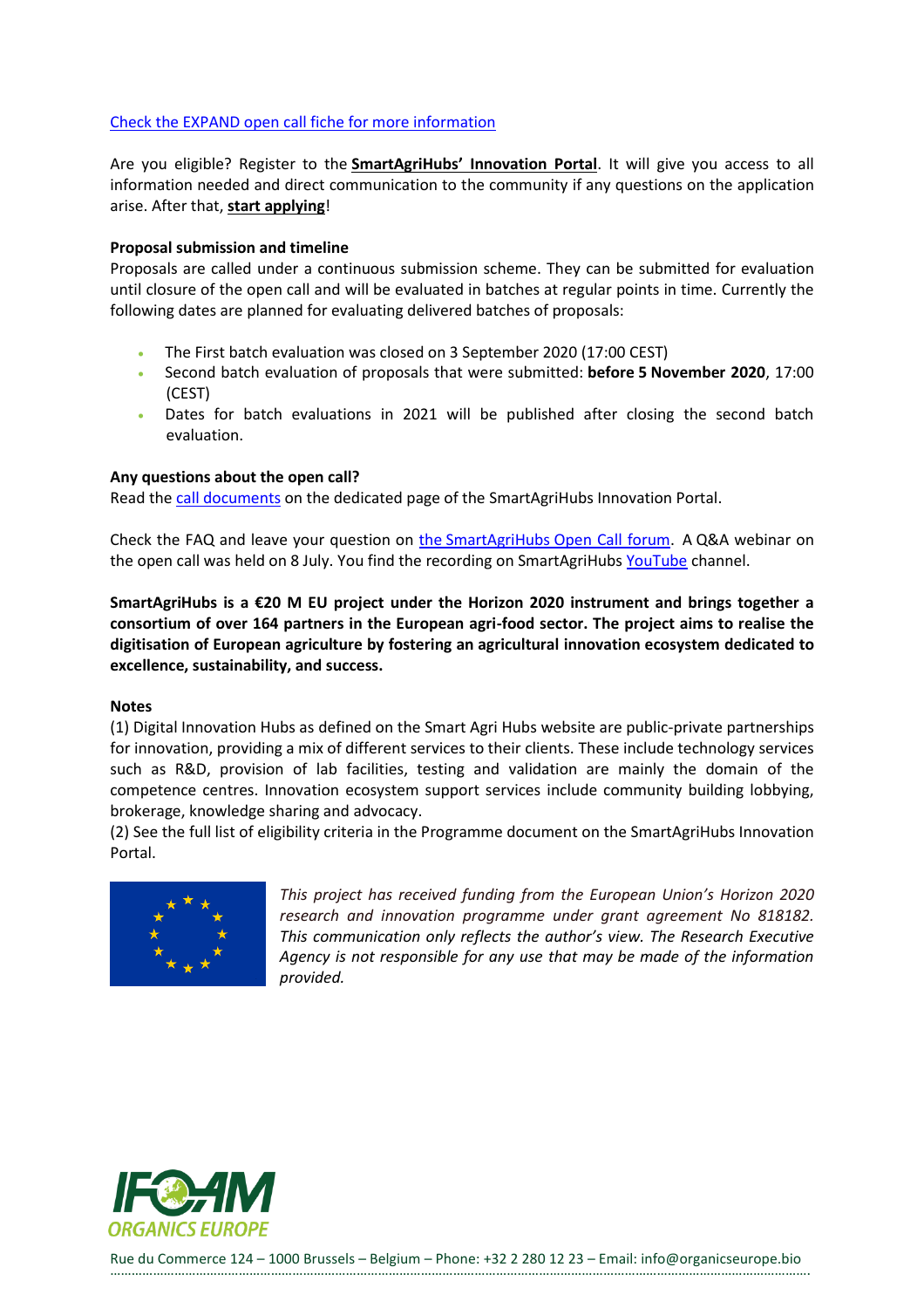## **Organic farming and the Internet of Things (IoT): synergy or conflict?**

#### *This article first appeared on 9 June 2020 on the [IoF2020 website.](https://www.iof2020.eu/blog/2020/organic-farming-and-iot-technologies-synergy-or-conflict-)*

It is common thinking to consider organic farming and technology playing in opposing fields. A frequent reaction when presenting the Internet of Things (IoT) applications within organic farming is a sort of: "What? You are using high-tech as well? Isn't organic a happy old times way of farming?" This is a good occasion to explain how using IoT in organic farming and food production is not a step back to '*good old times'*, but a couple of jumps forward, pushed by the experiences from old times (that often were not that "good") and the knowledge and clean instruments that became recently available. Overall, IoT and other technologies can help organic farmers to better deal with diversity, maintaining and enhancing it.

There are at least four reasons why IoT can be, and in certain cases already is, of great help to organic:

**1) Organic farming is knowledge intensive and the more information farmers have, the better they can apply prevention strategies, take sound decisions and act (or not act!) timely**. This is true in plant production as well as in animal husbandry. Here is a crucial plant protection example: how to reduce copper use in viticulture using knowledge and information that are site specific, system specific and timely? There are at least three options: an app that allows to share observations among [farmers and advisers working](https://www.4grapes.it/) in the same area, a Decision Support Tool (one of many available) to identify precisely the need for spraying and the best moment, and an image reading tool able to quantify active copper on the leaves (still under development).

Another example for bridging plant production and animal husbandry: crop rotation and crop diversification are key in healthy and successful organic arable farming. But the crop used as feed, especially for monogastrics, are quite few. Considering the protein sources soybean plays a major role, as in conventional systems, but it is grown in limited areas in Europe. A solution lays in using diverse sources (pea, lupin, faba bean, food industry side-products etc.) according to their availability during the year. Which knowledge is needed to implement such idea? a) the exact composition of the different feedstuffs; b) animals' needs; c) a fast way to calculate a balanced ration.

Two IoT tools can be helpful at farm level: an on-farm equipment to measure nutrients in feedstuff and a ration planner able to balance the nutrition of the animals while changing the crops used as feedstuff. The first is already on the market: [a portable near-infrared device that in few](http://www.grainsense.com/)  seconds and using few kernels [can measure proteins, moisture, carbohydrates and oils.](http://www.grainsense.com/) The second will be soon available as an outcome of the Horizon 2020 project [OK-Net EcoFeed:](https://ok-net-ecofeed.eu/) a ration planner to allow farmers to adapt the diet of their animals according to seasonal availability.

**2) Several activities imply heavy labor**, for example weed management and harvesting in vegetables or saffron selection. These are unpleasant tasks, often underpaid, too time consuming and too often economically unsustainable. Optical tools or GPS guided tools can be of great help, as well as weeding robots. Those technologies should not be seen as competing with human labor, because they can reduce and make a kind of labor that nobody is really willing to do less heavy.

[For such there are several ongoing experimental activities and solutions available on the market.](https://www.youtube.com/watch?v=DSkV0iWa6MA)

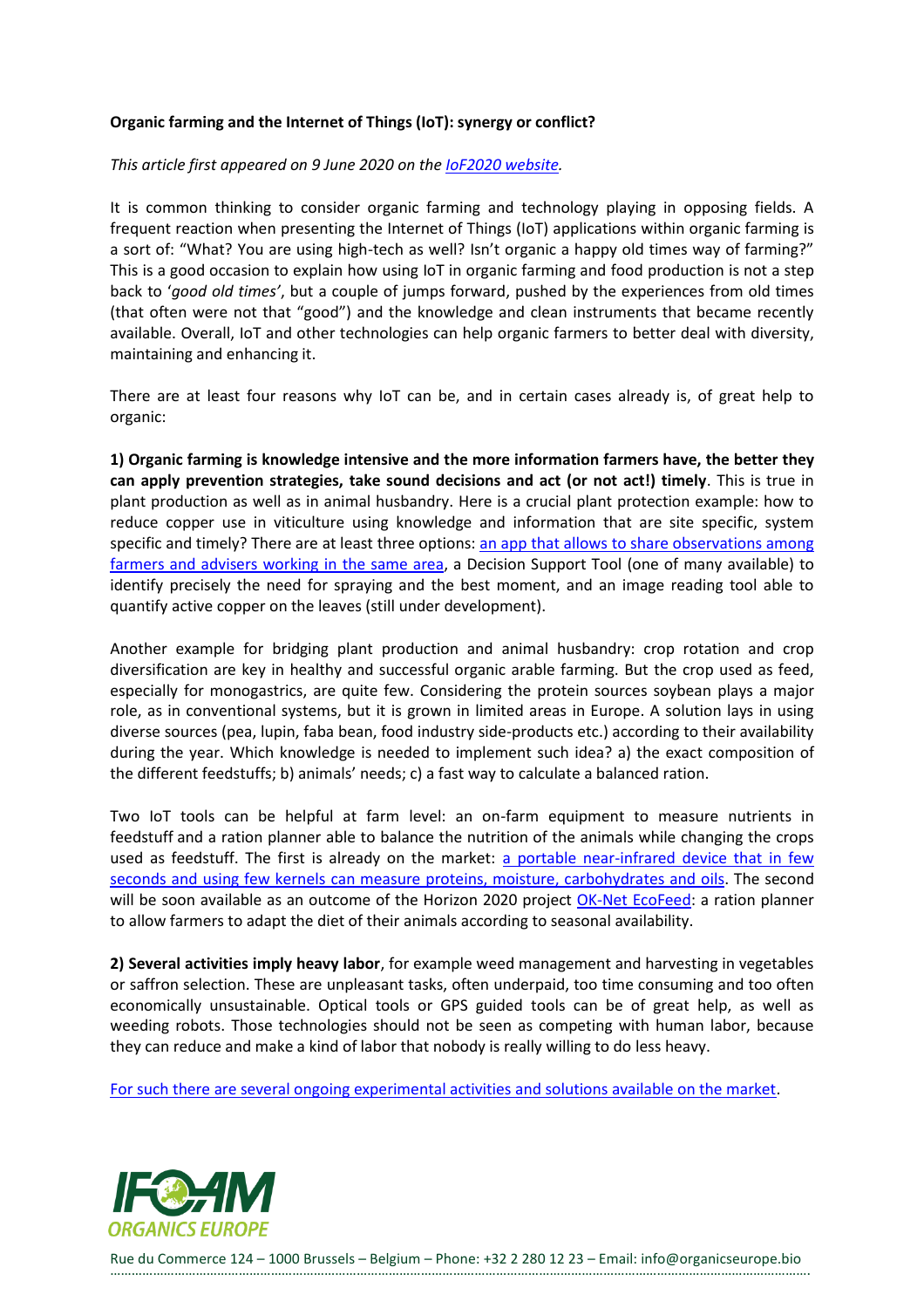**3) Enhance diversity having information at the finest detail.** Organic farming is strongly characterized by its efforts to make the best and most sustainable use of local diversity. The IoT technology is useful for plant production - where the farmers' skills and experience allow to fit practices to specific field conditions and potentials. It is also beneficial for animal husbandry where knowing the specific needs of each animal is key for animal welfare as well as productivity. In food processing it also makes a difference for the quality of the final product as a deep knowledge of materials, specific per variety, lot, origin etc. is required.

A wide range of sensors and actuators became available in the last years. A rational use of the information they provide can allow a thorough "precision farming" in the sense of farming in tune with site specific needs, potentials and environmental sensitivities, so escaping from the need to simplify farming operations that lead to homogeneous practices. The possibility to monitor conditions remotely can also allow to bring back areas in agricultural use that have been considered too remote or too marginal (see this IoF2020 case [of cow grazing monitor\)](https://www.iof2020.eu/trials/dairy/grazing-cow-monitor).

**4) The organic certification system** badly needs to strengthen its reliability and get rid of the bureaucratic burden. A key element is to make full use of available data and interlink the sources of such data, that are managed by different public authorities or private bodies. A theoretically "simple" connection of data sources would already benefit the certification system and relieve farmers. Besides, sensors at farm, stable, plant etc. level can support the certification process and maintain the control in-between the audits. The Covid-19 emergency made the search for remote alternatives to "live" audits even more urgent, or at least for mixed systems. [An example in](https://www.iof2020.eu/trials/vegetables/enhanced-quality-certification-system) an IoF2020 case.

**Any concerns?** As in the case of the majority of IT systems, **data ownership** is still an open question and farmers risk losing control over their own data to the actors who find it extremely valuable such as tech sellers, input providers, and value chain managers.

**The interoperability** of systems and databases is urgent, but far from being achieved. Famers need tools that can deal with all their data, preferably in one app, are intuitive, user-friendly and not requiring multiple subscriptions or providers to run. Overall, commercial interests, data ownership and privacy constraints are posing serious questions on how to manage it, but a solution should be found.

To conclude, the road to a full and successful exploitation of IoT potential in the farming world should reverse the current approach: **farmers needs should lead the development and not the tech business.**

Authors: Yulia Barabanova [\(IFOAM Organics Europe\)](https://www.organicseurope.bio/) and Cristina Micheloni [\(Associazione Italiana per](https://aiab.it/cosa-fa-aiab/)  [l'Agricoltura Biologica\)](https://aiab.it/cosa-fa-aiab/).

The [Internet of Food & Farm 2020](https://www.iof2020.eu/) project is a large-scale pilot under Horizon 2020 investigating and fostering large-scale implementation of the Internet of Things in European food and farming. IFOAM Organics Europe is a project partners and represents that European organic movement.



*This project has received funding from the European Union's Horizon 2020 research and innovation programme under grant agreement No 818182. This communication only reflects the author's view. The Research Executive Agency is not responsible for any use that may be made of the information provided.*

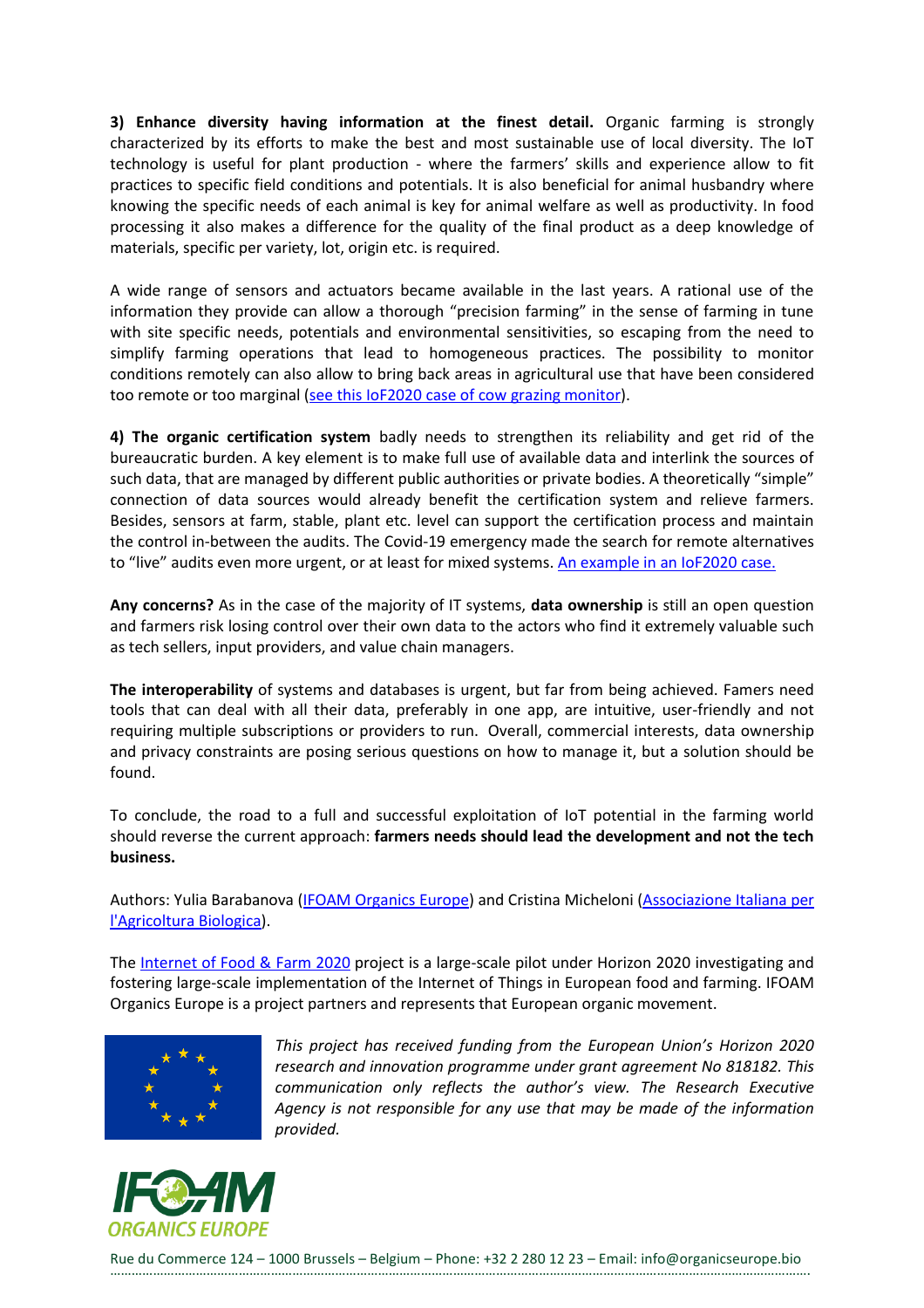# <span id="page-21-0"></span>**2 IFOAM ORGANICS EUROPE DEVELOPMENTS**

## **In case you missed it: IFOAM EU continues growing as IFOAM Organics Europe (and has a new website!)**

It has been more than 15 years since we started our work of making Europe more organic. Since then, we have grown significantly alongside the organic movement and sector and we have witnessed the increasing interest, visibility, and relevance of our organisation.

To update our presence and mark this evolution, we rebranded to IFOAM Organics Europe and created a new and improved website to better communicate about what we are doing and what we have achieved.

To learn more about our updated presence, read our [press release of 30 June.](https://www.organicseurope.bio/news/press-release-jan-plagge-re-elected-president-of-ifoam-organics-europe-and-a-rebranding-for-ifoam-eu/)

We invite you to explore [www.organicseurope.bio](http://www.organicseurope.bio/) and follow @OrganicsEurope on [Twitter](https://twitter.com/OrganicsEurope) and [Facebook](https://www.facebook.com/OrganicsEurope)

Our email addresses have also changed and are now ending on @organicseurope.bio instead of @ifoam-eu.org. Please remember to change this in your address books. We have archived our [old](http://archive.ifoam-eu.org/)  [website.](http://archive.ifoam-eu.org/)

A special 'thank you' goes out to [Atto](https://atto.si/) and [Dehlic](https://dehlic.com/) for their excellent work and support.

#### **Develop your own vision and strategy using our member-only toolkit**

By 2030, the organic movement wants fair, environmentally conscious, healthy and caring food and farming systems across Europe. That is the [vision](https://www.organicseurope.bio/about-us/vision/) set out and shared by the European organic movement.

How did we lead that process? What is a vision? Why is it important to design one? How do you build it?

To help you answer those questions, we put together a **[toolkit](https://ifoameu.sharepoint.com/sites/extranet/Vision%202030%20%20Strategy/Forms/AllItems.aspx?FolderCTID=0x0120007624899142AE0A4591C1D66A0F2E9F65&id=%2Fsites%2Fextranet%2FVision%202030%20%20Strategy%2FVision%20%26%20strategy%20toolkit%20for%20members%2FIFOAMEU%5Fvision%5Ftoolkit%5Ffinal%2Epdf&parent=%2Fsites%2Fextranet%2FVision%202030%20%20Strategy%2FVision%20%26%20strategy%20toolkit%20for%20members)** for our members, collecting techniques, practices and materials, tips and advice that we hope will inspire you and allow you to develop the vision of your own organisation.

Through various methodologies and strategic conversations, IFOAM Organics Europe aims to share its experience. If you want to dig deeper on this, you will find more information and resources on the [Member Extranet.](https://ifoameu.sharepoint.com/sites/extranet/SitePages/New-Member-Home.aspx)

#### **Civil Dialogue Groups – New members + new space on the extranet!**

As the voice of the European organic sector, IFOAM Organics Europe is in contact with EU institutions through different channels. One of these are the Civil Dialogue Group meetings.

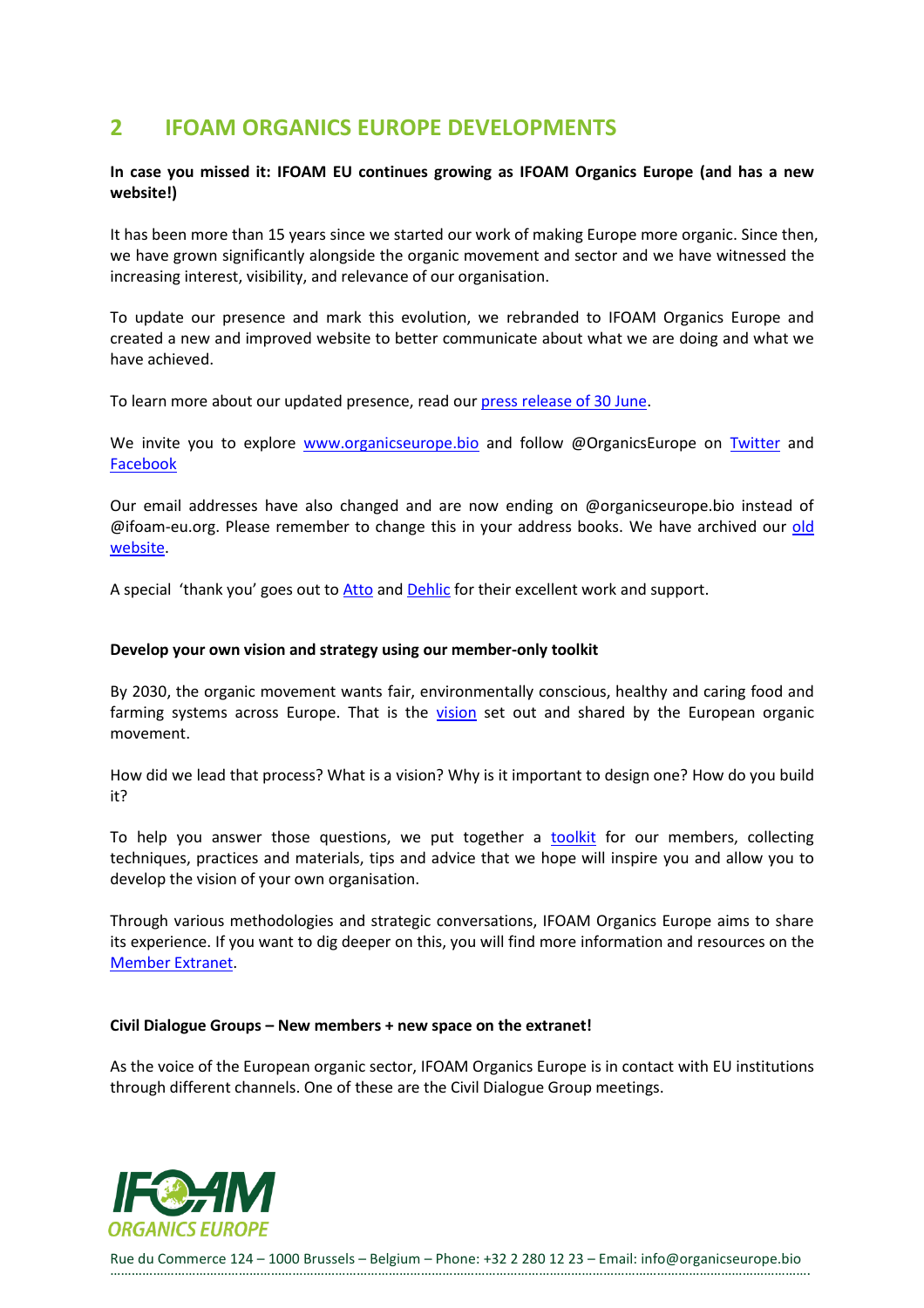Civil Dialogue Groups (CDGs) assist the Directorate General for Agriculture and Rural Development (DG AGRI) of the European Commission and act as a forum of consultation between it and stakeholders' organisations at the EU level. Stakeholders range from farming associations, socioeconomic interest groups, civil society groups and trade unions. IFOAM Organics Europe represents the movement and its vision in all 13 different CDG's, each of which focuses on a different topic, ranging from the Common Agricultural Policy to organic farming, arable products and much more.

The range of expertise needed for this, could not be provided by IFOAM Organics Europe's staff alone. We rely greatly on our members to represent the organic movement at these meetings.

Following a short and easy application process, interested members are assigned a two-years mandate by our board. This spring, our members received a call to represent the EU organic movement at CDGs for the next period. A [list of new members](https://ifoameu.sharepoint.com/sites/extranet/civildialoguegroups/SiteAssets/Forms/AllItems.aspx?id=%2Fsites%2Fextranet%2Fcivildialoguegroups%2FSiteAssets%2FSitePages%2FCivil%2DDialogue%2DGroups%2D%2DCDGs%2D%2FIFOAM%5FPolicy%5FMemeberList%5FExtranet%5FPDF%2DLink%5F202009%2Epdf&parent=%2Fsites%2Fextranet%2Fcivildialoguegroups%2FSiteAssets%2FSitePages%2FCivil%2DDialogue%2DGroups%2D%2DCDGs%2D) is available on the member extranet.

To facilitate our interaction with our members in CDGs and share information with all of our members alike, we have created a [new space on the extranet.](https://ifoameu.sharepoint.com/sites/extranet/civildialoguegroups/SitePages/Civil-Dialogue-Groups-(CDGs).aspx) It gives you easy access to agendas, presentations, and minutes of these meetings, shows upcoming CDGs and provides you with useful links.

Should you have any questions regarding Civil Dialogue Groups, please write to [civildialoguegroups@organicseurope.bio.](mailto:civildialoguegroups@organicseurope.bio) Are you an IFOAM Organics Europe member who does not have access to our member extranet yet? Contact [communication@organicseurope.bio.](mailto:communication@organicseurope.bio)

#### **Making Europe more organic using the EcoLocal Market app**

Get inspired by a Spanish app! To make the organic value chain fairer and more transparent, two women developers have created the EcoLocal Market app. This app helps minimise the carbon footprint generated by the everyday consumption of food and beverages and enhance dialogue between all value chain actors.

Operating for over a year, EcoLocal Market aims to (re)connect local organic food producers and consumers, all the while improving the environmental performance of the food supply chain by reducing food miles. The innovation? "Green Logistics for a Km Zero Organic Distribution" is the latest release of the mobile app and uses geo-localisation to optimise food distribution, consolidate deliveries and improve transport efficiency in the city centre.

The creators keep on building their start-up to deploy a stronger community and made it to finalists of the Tech Challenge Women for Climate.

Read more about this initiative and others on [euorganic2030.bio](https://euorganic2030.bio/) and on social media using #EUorganic2030. Do you have an initiative that is transforming food and farming and that is less than four years old? [Submit it now!](https://my.organicseurope.bio/EUorganic2030)



*This publication is co-financed by the LIFE programme of the European Union, under the Executive Agency for Small and Medium-sized Enterprises (EASME). This publication only reflects the views of the authors and its sole responsibility lies with IFOAM Organics Europe. EASME is not responsible for any use that may be made of the information provided*

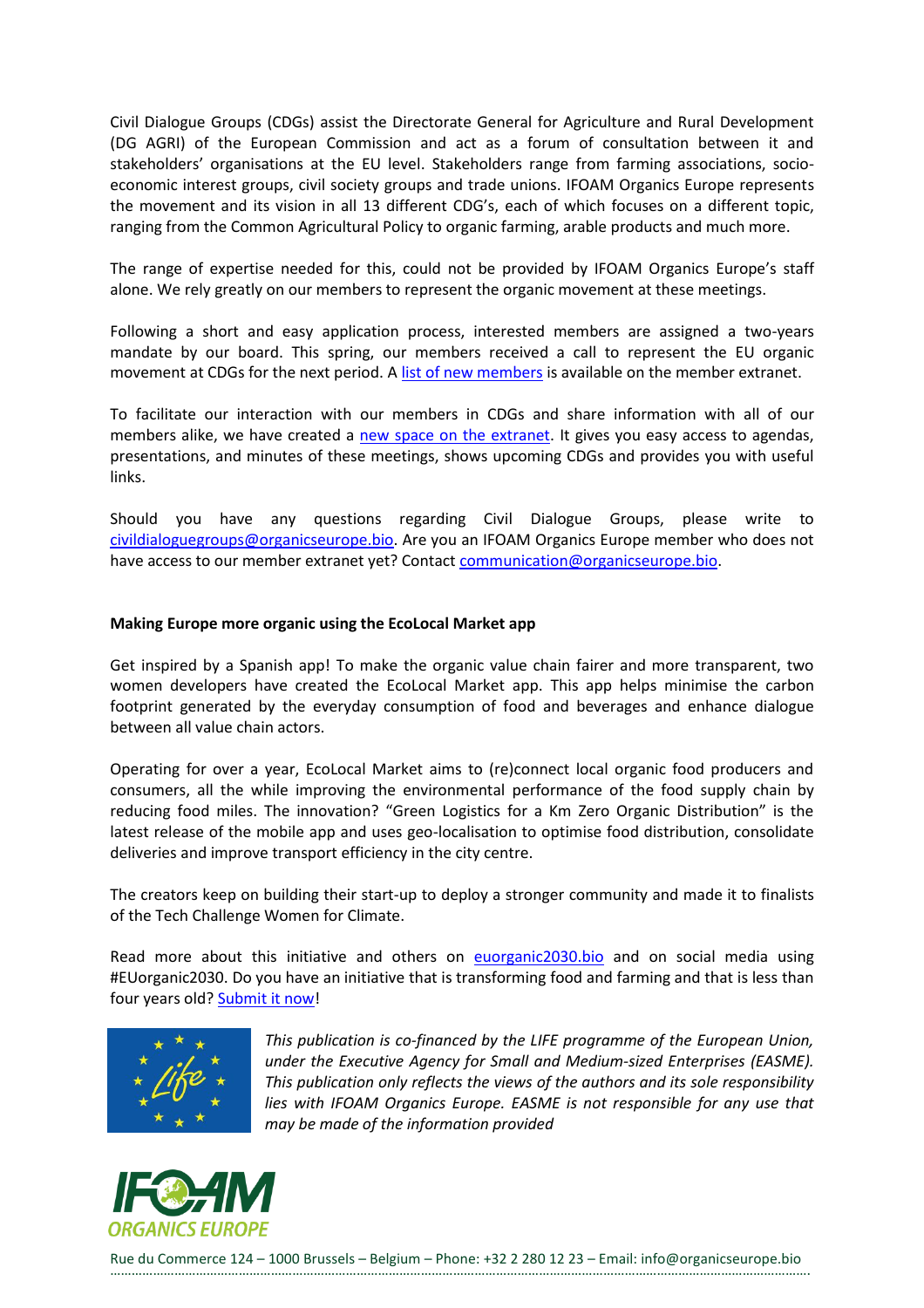#### **Saying goodbye to our colleague**

#### **Carolina Ana Ferreira**

Carolina started as volunteer in 2018 in the event and membership unit. After one year of volunteering she became Finance and Office Assistant. Carolina did a great job improving office equipment, especially IT equipment, and improving work environment. She was also a great support in the daily management of the office, namely on the financial side. Carolina left IFOAM Organics Europe in August 2020 to go back to Portugal to finish her Master's Degree. We would like to thank Carolina for her commitment to IFOAM Organics Europe's work. She will be missed by her colleagues, especially her colleagues from the Finance, Legal, Operations and HR unit.

#### **Welcoming our new colleagues**

#### **Julie Goeseels**

Julie is a Belgian national with a Bachelor's Degree as Travel Agent. She brings more than seven years of experience as an administrative assistant and travel agent to IFOAM Organics Europe. Julie is oriented toward quality service to customers, suppliers, and colleagues. She is used to work in an international and multicultural environment. Julie has an ethical way of working, a talent for smooth contact with other people, and a good sense of communication in English, French, and Spanish. During her career, Julie developed organisational skills, flexibility, and sense of service. She is polyvalent, solution-oriented, and very enthusiastic to start working at IFOAM Organics Europe.

#### **Our new volunteers**

IFOAM Organics Europe is excited to welcome its new volunteers. They joined our team in September and will work with us until July 2021. Here they are:

#### **Amélie Steu**

Amélie is a French national who holds a joint Master's Degree in International Politics and Development Studies from Sciences Po Toulouse. She is convinced that the shift to organic farming systems is crucial to implement the ecological transition, protect the environment and human health. Amélie is glad to join IFOAM Organics Europe. Her previous work experience at the United Nations (IFAD in Italy, UNU-FLORES in Germany) enabled her to acquire partnerships and communications skills, as well as knowledge in agricultural development and natural resources. From this experience at IFOAM Organics Europe's Fundraising and Projects team she expects to gain project and fundraising skills, and a sound knowledge of organic agriculture.

## **Gaëlle Cau**

Gaëlle is a 24-year-old French national, holding a Master's degree in Public and Corporate Communication from Sciences Po Lille, where she wrote a thesis on the different CSR communication strategies in the fashion luxury sector. Before IFOAM Organics Europe, she gained experience as a press attachée assistant in a press relations and digital influence agency in Paris. Because of her longtime sensitivity for environmental issues, she decided to look for meaningful opportunities allowing her to defend values she shares and believes in. That is why she is excited to join the Communications team at IFOAM Organics Europe and further her knowledge in organic farming.

#### **Lili Barta**

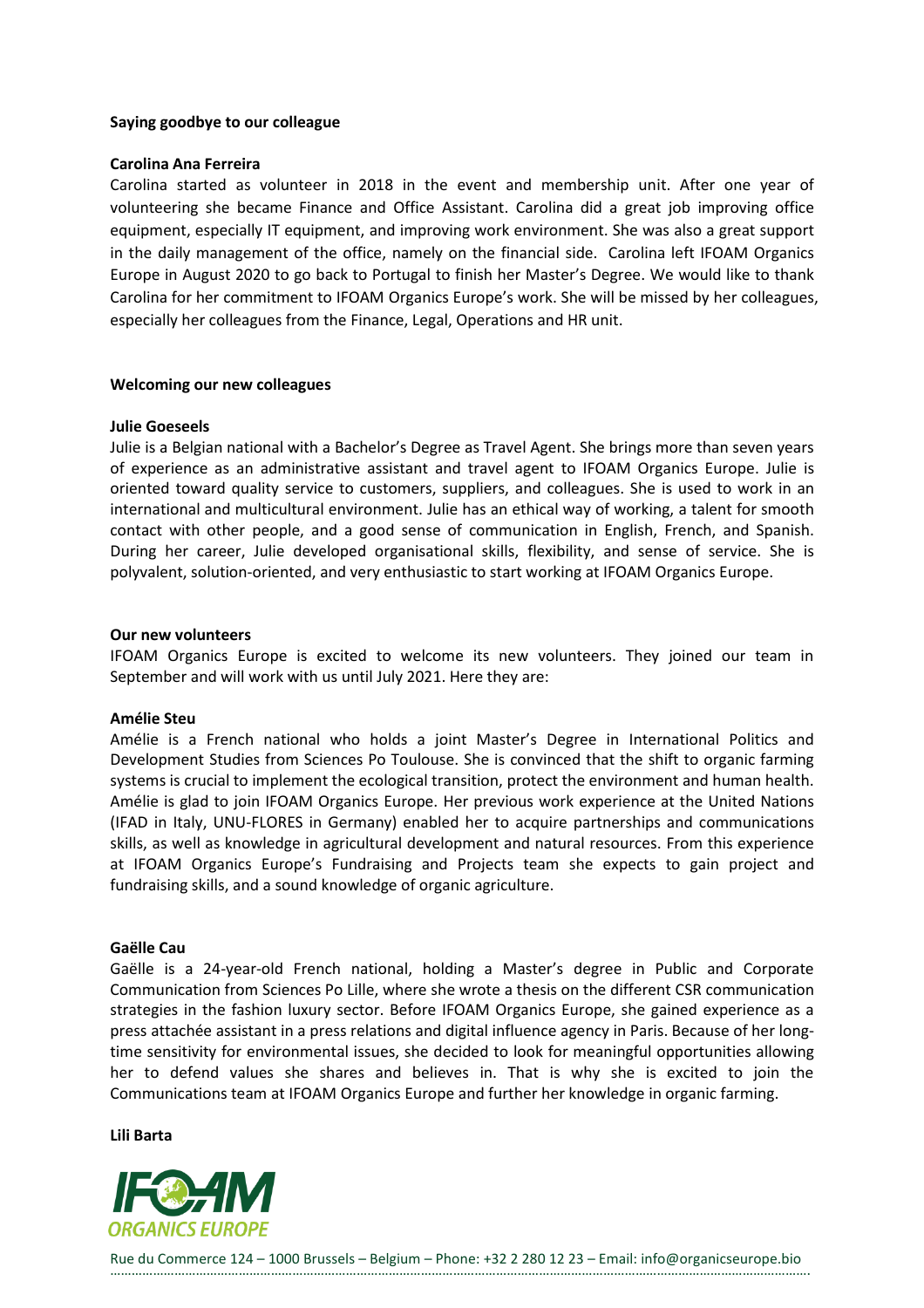In February 2020, Lili completed her Horticultural Engineering BSc studies in Budapest at Szent István University, majoring in organic farming and nature conservation. During her university study as part of the Erasmus + Study Mobility Program, she attended the Universitá degli Studi di Perugia for one semester, which was one of the defining elements of broadening her vision. She spent her internship at ÖMKi, the Hungarian Research Institute of Organic Agriculture, where she had the opportunity to participate in an experiment supported by SolACE, a Horizon 2020 Research Framework Program. She snatched out a part of this experiment that she wrote her thesis on. It seems logical that she continues her experience in IFOAM Organics Europe's Research & Innovation team. Lili is committed to the protection of nature; in her free time, she likes to go on trips with her family and friends. When she is not with her loved ones, she is spending my time meditating with some puzzle or embroidery.

#### **Nuria Alonso Suárez**

Nuria is a 21-year old Spanish student of International Relations. She studied the degree in Barcelona, except for an exchange semester in Beijing. She learnt English by living in Leeds, and French, by living in the South of France. She also did one volunteering project in the refugee camps in Greece. She loves travelling, cooking, and learning new languages. She is excited about getting to know the Belgian culture, (food and drinks super included), and is looking forward to meeting the IFOAM Organics Europe team and contributing to IFOAM Organics Europe's Events and Membership team.

#### **Pia Müller-Cyran**

Pia is a 25-year old who grew up in Munich. She did her bachelors in Agricultural Science at a small university in Northern Bavaria. As she has always been curious about alternative food production methods and different approaches to food security and safety, she chose to do her masters in Organic Agriculture and Food Systems at University of Hohenheim, Stuttgart. In her spare time, she loves to go hiking, canoeing or horse riding. She is looking forward to having the opportunity to start working with the IFOAM Organics Europe team, and its Policy team in specific.



*The volunteering project is funded by the European Solidarity Corps programme of the European Union. The sole responsibility of the content lies with the author and communication reflects only the author's view. The National Agency and the European Commission are not responsible for any use that may be made of the information provided.*

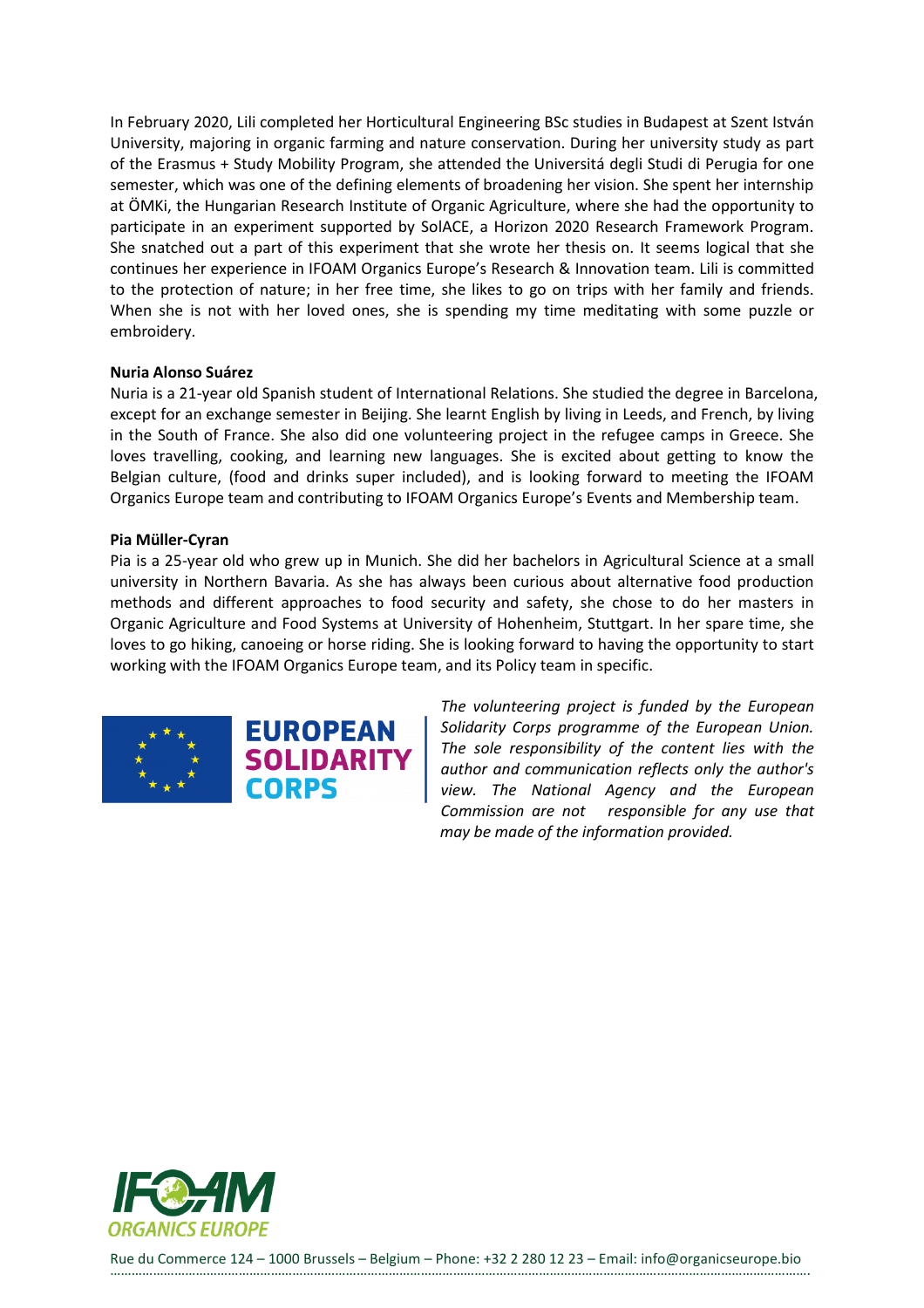## <span id="page-25-0"></span>**3 EVENTS**

Member of IFOAM Organics Europe find an overview of all upcoming internal and external policy events on the landing page of [the member extranet.](https://ifoameu.sharepoint.com/sites/extranet) Scroll down to 'Network: next meetings and events' to consult it.

## <span id="page-25-1"></span>**3.1 Preview of events**

## **Save the date: Organic Innovation Days 2020: A cooperation of TP Organics & LIVESEED**  24-25 November 2020, online

For this year's Organic Innovation Days, TP Organics is partnering with the [LIVESEED](https://www.liveseed.eu/) project, coordinated by IFOAM Organics Europe. Bringing together important and diverse actors of the organic food and farming movement

On 24 November, the opening day, the LIVESEED Final Stakeholder Event will take place. This EU Horizon 2020-funded project aims to boost organic seed and plant breeding across Europe. The results and policy recommendations from the project will be presented and discussed. Exciting innovations in the organic seed and plant breeding sector will be showcased. The consortium consists of 50 partners (research institutes, breeding and seed companies, organic associations, and national authorities) covering 18 EU countries. IFOAM Organics Europe and FiBL Switzerland coordinate the project.

25 November, the second day will be dedicated to opportunities for organics in Horizon Europe, the EU's next research & innovation framework programme starting in 2021. Emile Frison, member of the International Panel of Experts on Sustainable Food Systems (IPES-Food) and member of the Mission Board for Soil Health and Food, will give a keynote. The following policy debate will shine a light on the Missions as new instrument in Horizon Europe. European Commission representatives Nathalie Sauze-Vandevyver, Deputy Director-General at DG AGRI and Peter Wehrheim, Head of Unit for Bioeconomy & Food Systems at DG Research & Innovation, will be joined by organic farmer Alfred Grand, member of the Mission Board for Soil Health and Food, and Mute Schimpf, Food Campaigner for Friends of the Earth Europe and member of TP Organics' Steering Committee.

In the afternoon, the Stakeholder Forum will bring together TP Organics' members. In parallel, the LIVESEED European workshop on organic seed production and use will be held. Project partners from several EU Member States will present their progress and smart practices in the implementation of the Organic Regulation with regards to organic seed at the national and regional level. EU and national policymakers, key stakeholders involved in the organic seed sector will exchange national experiences and best practices.

The event will offer the opportunity for stakeholders and researchers to network. Mark the date in your calendar and stay tuned for the registration opening by visiting TP Or[ganics' event page](https://tporganics.eu/save-the-date-organic-innovation-days-2020/) and following LIVESEED on **Twitter** and **Facebook**.



*TP Organics is co-financed by the LIFE Programme of the European Union, under the Executive Agency for Small and Medium-sized Enterprises (EASME). The sole responsibility for this communication lies with IFOAM Organics Europe. The EASME is not responsible for any use that may be made of the information provided.*

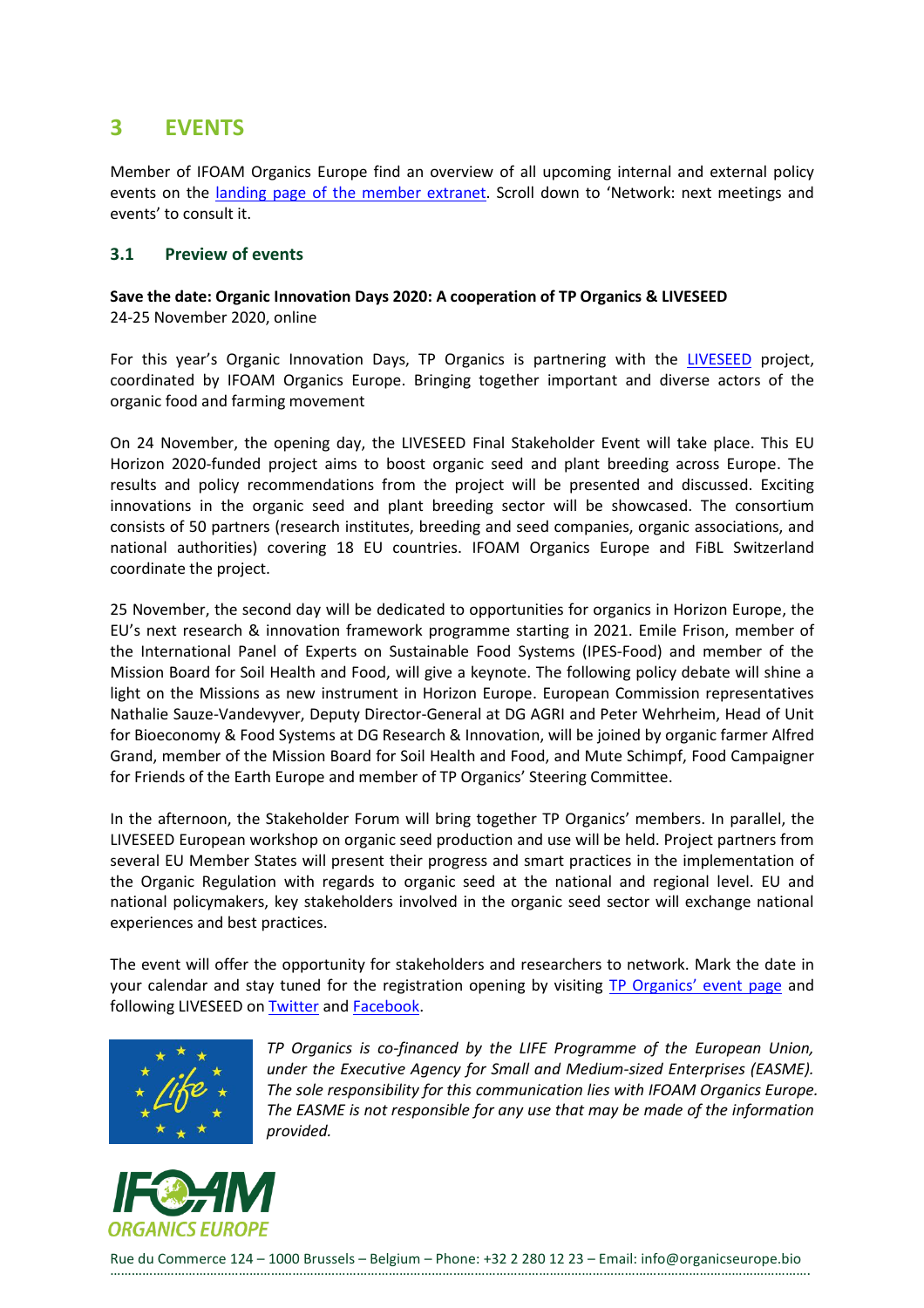

LIVESEED is funded by the European Union's Horizon 2020 under grant agreement No 727230 and by the Swiss State Secretariat for Education, Research and Innovation (SERI) under contract number 17.00090. The information provided reflects the views of the authors. The Research Executive Agency or the SERI are not responsible for any use that may be made of the information provided.



#### **IFOAM Organics Europe meets business online on 8-9 December**

8-9 December 2020, online

IFOAM Organics Europe is happy to announce the date of third edition of [IFOAM Organics Europe](https://www.organicseurope.bio/events/ifoam-organics-europe-meets-business/) [meets business.](https://www.organicseurope.bio/events/ifoam-organics-europe-meets-business/) The event will take place online and will consists of two morning sessions on 8-9 December 2020.

To keep this successful exchange platform between different players from the supply chain and IFOAM Organics Europe's members we are putting together a mix of presentations and interactive sessions.

On 8 December, the spotlight will be on political developments. Topics like the role of organic in the new Farm to Fork and Biodiversity strategies as well as the impact of Brexit on the organic market will be covered. The session of 9 December will be more technical and provide participants with an overview and updates of the new EU organic regulation.

IFOAM Organics Europe meets business is open to the whole supply chain, including processors, traders, retailers, and certifiers, as well as associations thereof, and IFOAM Organics Europe members, their members and companies interested in organic.

Stay tuned and check the [website](https://www.organicseurope.bio/events/ifoam-organics-europe-meets-business/) of the event! Registration and more details about the agenda will be available soon.

**BIOFACH** 

into organic



*This event is co-financed by the LIFE programme of the European Union, under the Executive Agency for Small and Medium-sized Enterprises (EASME). This publication only reflects the views of the authors and its sole responsibility lies with IFOAM Organics Europe. EASME is not responsible for any use that may be made of the information provided*.

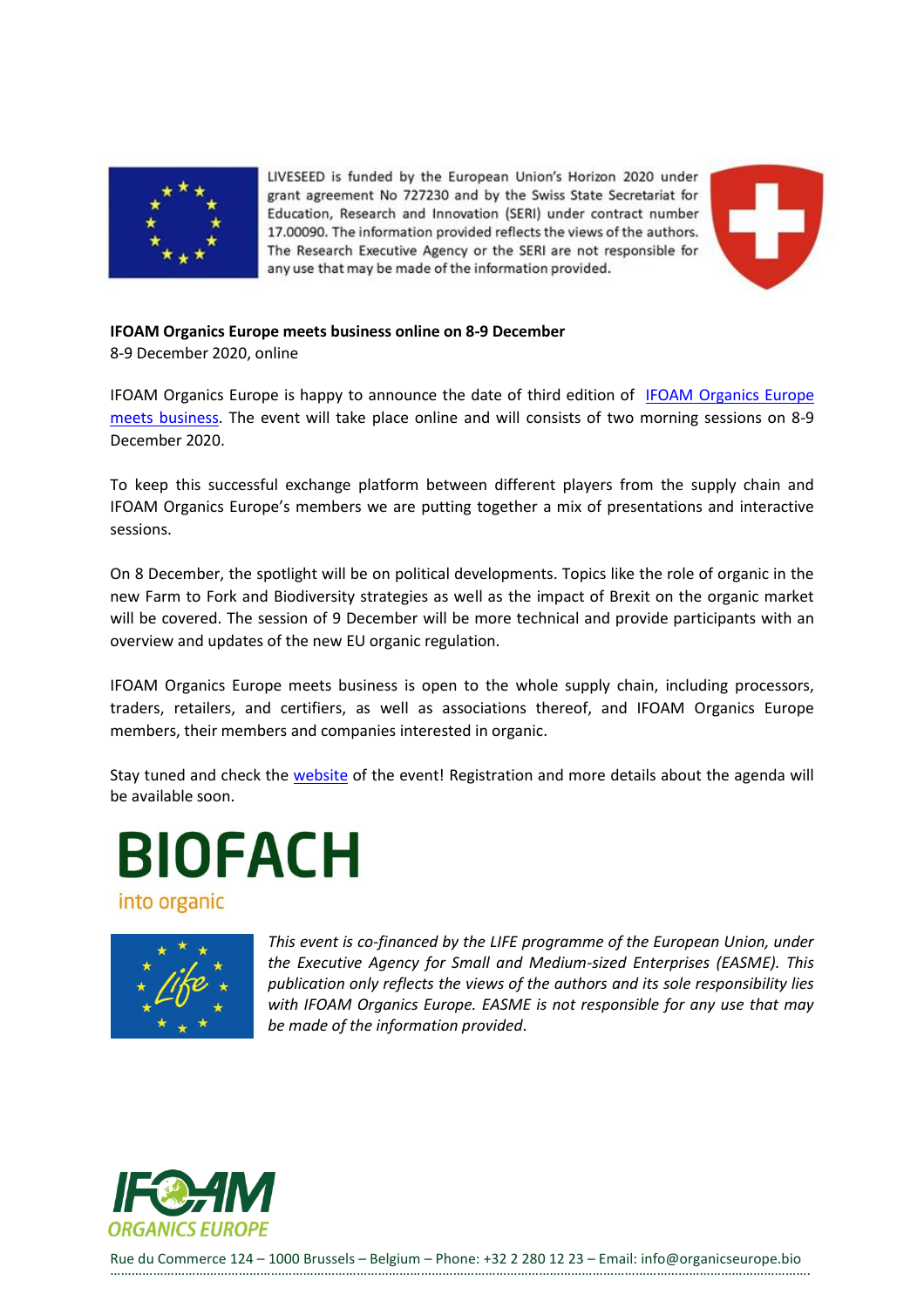## <span id="page-27-0"></span>**3.2 Review of events**

## **Discussing Organic Farm Knowledge: learning from users how the online platform can be improved** 6 July 2020, online

On 6 July, IFOAM Organics Europe held a successful digital cross-exchange about the online platform [Organic Farm Knowledge](https://organic-farmknowledge.org/) as an exemplary online knowledge platform. The webinar took place within the framework of the Horizon 2020 [EURAKNOS](https://www.euraknos.eu/) project. It was attended by 24 participants from different European countries and beyond, mostly advisors and researchers. It served to discuss how the platform can be improved.

The discussion zoomed in on four topics, starting with: "How to improve the user experience & navigation? How should the user interface look like?" Next, participants talked about improving the discussion forum and integrating it with social media. It turned out that the preference largely depends on the country. Twitter for example is widely used in Italy, Spain and the UK whereas in Hungary and Bulgaria, Facebook is the platform of choice. Similarly, the preference depends on the target audience. Farmers could find the website too complicated and would prefer Facebook or a mobile app in the national language.

The third topic centred on the funding model. Participants largely agreed that the platform should remain free (i.e. open access) to be widely known and used. However, new knowledge produced can be used for online courses, trainings, webinars, etc. for which a fee could be charged. Research projects could be asked to pay a fee to have their content on the platform.

Finally, the channels to promote the platform were discussed. Promoting the platform locally, through national organic associations and research networks (their website, magazine, newsletter etc.), turned out to be key.

Visit the Organic Farm Knowledge platform on [organic-farmknowledge.org](https://organic-farmknowledge.org/) or contact [organic](mailto:organic-farmknowledge@fibl.org)[farmknowledge@fibl.org.](mailto:organic-farmknowledge@fibl.org)



*Organic Farm Knowledge is a product of OK-Net Arable and OK-Net EcoFeed. These projects have received funding from the European Union's Horizon 2020 research and innovation programme under grant agreements No. 652654 and No. 773911 respectively. The information contained within this platform only reflects the author's view. The Research Executive Agency is*

*not responsible for any use that may be made of the information provided. EURAKNOS has received funding from the European Union's Horizon 2020 research and innovation programme under grant agreement No 817863.*

## **Lively exchange at the second EUREKA consortium meeting**

26-28 August 2020, online

IFOAM Organics Europe participated in the second [EUREKA](https://h2020eureka.eu/) consortium meeting, which took place online from 26-28 August and brought together all the partners to exchange about the progress and look ahead.

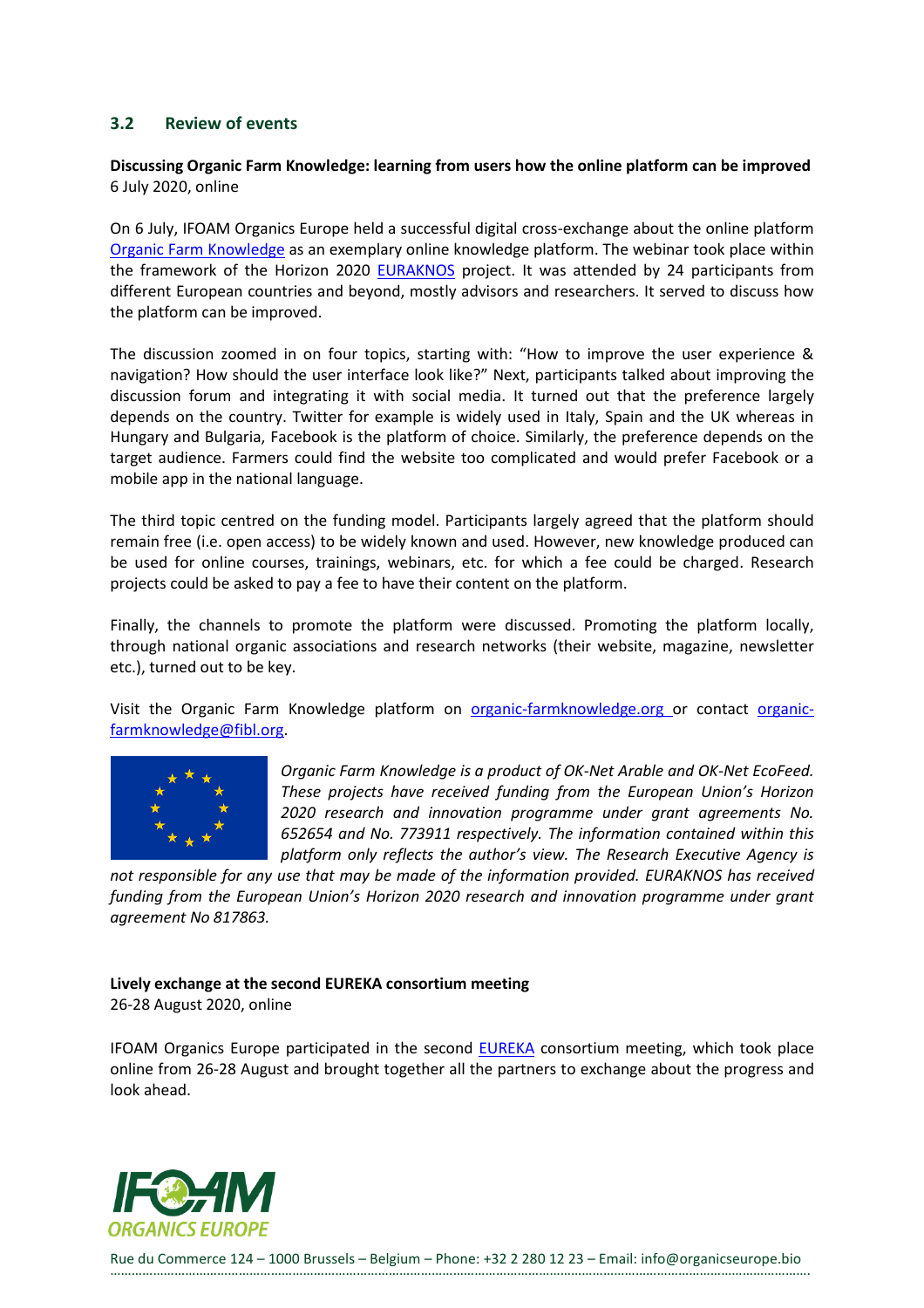EUREKA is the sister project of **EURAKNOS** and aims to promote wide and long-term use of the practical knowledge and innovative solutions of Horizon 2020 multi-actor projects by farmers, foresters and other rural businesses. After an extensive mapping of existing multi-actor projects and review of the knowledge and data they generated, the most useful outputs will be selected. These will be included in a new, centralised, and open-source database ("FarmBook"). The content of this easily accessible and searchable platform should fit the needs of the end users (farmers, advisors, policymakers and researchers).

[Visit the EUREKA website](https://www.h2020eureka.eu/) and subscribe to the newsletter for project updates and related news and stories.

The EUREKA project is an EU-funded action that aims to help ensure the longer-term and wider use by farmers, foresters and other rural businesses of the practical knowledge and innovative solutions that are generated by Horizon 2020 multi-actor projects. IFOAM Organics Europe's role in the project is to make sure that the future FarmBook suits the needs of the organic actors, and to engage the organic sector in its development.



*EUREKA has received funding from the European Union's Horizon 2020 research and innovation programme under grant agreement No 862790. This communication only reflects the author's view. The Research Executive Agency is not responsible for any use that may be made of the information provided.*

## **Representing environmentally-friendly farmers at the Commission's 'Farmers of the Future' workshop**

1-2 September, online

What will agriculture look like in 2050? How can we ensure that enough food is produced, while ensuring that environment and climate are not harmed by it? Important questions like these are getting asked more and more and long have found its way on high-level political agendas. What might be easily overlooked however, is the question about the farmers themselves: What will their role be? What will their profile look like? What difficulties could they meet and what would be their needs to successfully face them?

An almost finished study by the Joint Research Center and the European Commission's Directorate General for Agriculture (DG AGRI) seeks to address exactly that. Using a participatory approach hey developed twelve different farmer profiles for the year 2040. These profiles range from *adaptive* to *corporate*, *intensive*, *cell*, *regenerative*, and so on. Positively noted was the fact that organic and agroecological principles often was mentioned as their applied "environmental approach".

For the last workshop during the study, IFOAM Organics Europe was invited 1 and 2 September as one of a few stakeholders to slip into the shoes of these imagined farmers, identify their needs and possible collaborations, and think about possible policy approaches to support them.

We pointed out the need to adapt and better tailor the Common Agricultural Policy (CAP) to farmers' needs, as currently there is a significant disconnect, especially when it comes to environmentally friendly farmers. These can mainly be found in the younger age group, but currently only  $\sim 6\%$  of EU

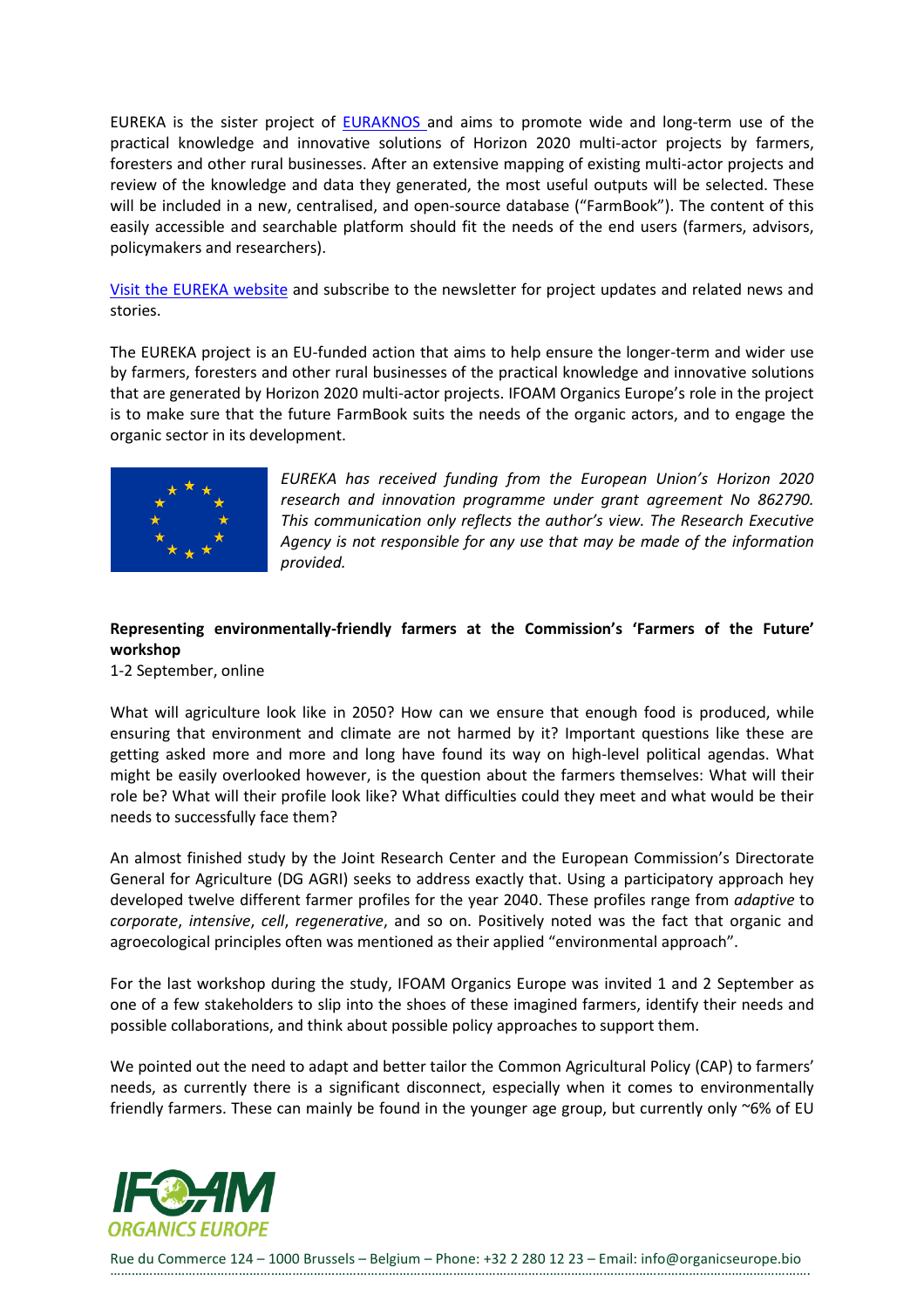farmers are under 35 years old. IFOAM Organics Europe further stressed that need to increase their support. This includes ensuring easier access to land, which is also indirectly hampered by the CAP.

#### **Smaller, greener, healthier? Sustainability of livestock farming in Europe**

9 September 2020, online

On Wednesday 9 September, Kurt Sannen, Chair of IFOAM Organics Europe's Interest Group of Organic Farmers, participated in the online debate "Smaller, greener, healthier? Sustainability of livestock farming in Europe" organized by [AnimalHealthEurope.](https://www.animalhealtheurope.eu/) The aim of the meeting was to discuss the implications of the Farm to Fork Strategy for the European livestock sector, and how this sector can deliver on sustainability demands.

After an introduction by Health & Food Safety Commissioner Stella Kyriakides underlining the need to reduce antimicrobials, Kurt Sannen presented the organic model and its potential to inspire European farmers. He explained that the question should not be how to produce more, but rather how to produce sufficient nutritious food in a sustainable way. Kurt gave inspiring examples from his own organic farm **Bolhuis**, in Diest (Flanders, Belgium).

Kurt also reminded that the Common Agricultural Policy (CAP) must provide the necessary remuneration for the benefits of organic conversion and maintenance through existing rural development policies or innovative tools like eco-schemes.

[Read more in AnimalhealthEurope press release.](https://www.animalhealtheurope.eu/resources/112:ivestock-farming-in-europe-what-does-sustainability-look-like.html)

Learn more about [IFOAM Organics Europe's interest gr](https://www.organicseurope.bio/about-us/how-we-work/#interest-groups)oups. Are you an organic farmer who is interested in being part of IFOAM Organics Europe's Interest Group of Organic Farmers? Contact [léna.brisset@organicseurop.bio.](mailto:lena.brisset@organicseurope.bio)

## **EIP-AGRI Seminar "CAP Strategic Plans: the key role of AKIS in Member States"**

16-18 September, online

From 16-18 September, the European Innovation Partnership [\(EIP-AGRI\)](https://ec.europa.eu/eip/agriculture/en) held an online seminar about the development of Agricultural Knowledge and Innovation Systems (AKIS) as part of the Common Agricultural Policy (CAP) Strategic Plans post 2020. The seminar was organised together with the European Commission's Directorate General for Agriculture and Rural Development (DG AGRI) and attended by over 150 participants.

IFOAM Organics Europe provided input on the discussion topics beforehand and participated in the three-day seminar. To achieve the Farm to Fork targets, including 25% organic land in Europe by 2030, it is crucial that the CAP Strategic Plans make the link to the European Green Deal and the [Farm to Fork strategy](https://ec.europa.eu/food/farm2fork_en) of the European Commission. The EIP-AGRI network will be part of the single European CAP Network. It was stressed repeatedly throughout the seminar that the European Commission wants to combine CAP and Horizon Europe objectives, systematically interlinking people and projects.

[IFOAM Organics Europe](https://www.organicseurope.bio/what-we-do/common-agricultural-policy-cap-post-2020/) calls on Member States to introduce a national target for organic land in their CAP Strategic Plans, to describe the relevant policy mix to increase production and demand for

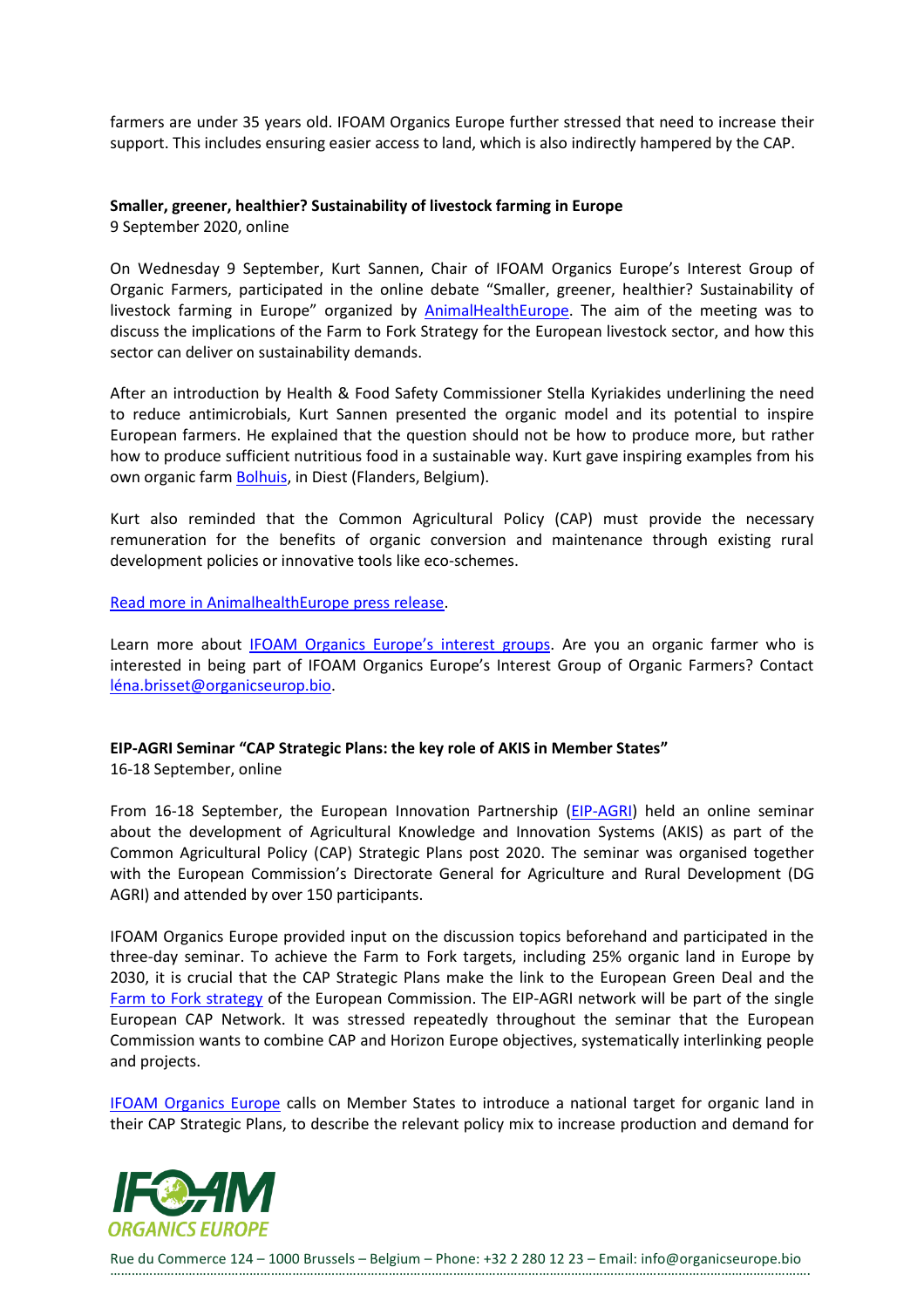organic products and to ensure independent and well-funded AKIS, geared towards agroecology. Participatory methodologies which empower and engage all potential AKIS actors are key to codesign a common understanding and vision. All types of farming should be represented in the AKIS coordination body, including organic farming, in particular with regards to the 25% organic farmland target of the Farm to Fork strategy.

The participants of the seminar largely agreed that the main benefit of well-functioning AKIS lies in developing more holistic solutions for farmers, and that the future role of advisors consists in giving holistic advice according to farmers' needs, while picking up good ideas and opportunities. Likewise, advisors can build the bridge between CAP and Horizon Europe as innovation support services. The seminar provided concrete examples from different European countries and also introduced the [EURAKNOS](https://www.euraknos.eu/) and [EUREKA](https://www.h2020eureka.eu/) projects that are making the increasing volume of practice-oriented agricultural knowledge easily accessible, interactive and attractive. IFOAM Organics Europe is a partner in both projects.

## Presentations will be available on [the event webpage.](https://ec.europa.eu/eip/agriculture/en/event/eip-agri-seminar-cap-strategic-plans-key-role-akis) **Launch of the Green Deal call at the European Research & Innovation Days 2020** 22-24 September, online

From 22-24 September, the European Research and Innovation Days, the European Commission's annual flagship event, brought together policymakers, researchers, entrepreneurs, and the public online to debate and shape the future of research and innovation in Europe.

TP Organics participated in the policy conference. A session on 'Building a post-Covid food system economy' showed that most participants view the inclusion of environmental externalities in food prices as the most transformative action. True cost accounting is also a priority of IFOAM Organics Europe. In the session on the Mission area: [Soil health and food](https://ec.europa.eu/info/horizon-europe-next-research-and-innovation-framework-programme/missions-horizon-europe/soil-health-and-food_en) with organic farmer Alfred Grand, it was highlighted that cooperation across sectors and citizen engagement as well as coimplementation will be at the core of the mission. Living labs will create knowledge and design, test and disseminate innovative solutions while lighthouse farms will test and demonstrate good practices. Soil health is the starting point for systemic transformations across value chains and territories.

The event also provided the possibility to learn more about the new Horizon 2020 call on the European Green Deal. With a budget of 1 EUR billion, the Green Deal call will fund research & innovation projects in 8 thematic areas. Area 6, Farm to Fork makes a reference to organic: *"The Farm to Fork Strategy, which is at the heart of the European Green Deal, [...] requires and builds on innovative solutions that can be scaled up, such as agro-ecological and organic practices […]."*

Read the full call for proposals on the European [Commission's website](https://ec.europa.eu/research/participants/data/ref/h2020/wp/2018-2020/main/h2020-wp1820-cc-activities_en.pdf). Deadline for submissions is 26 January 2021. The projects selected for funding are expected to start in autumn 2021.

Report of the Mission Board "[Caring for soil is caring for life](https://ec.europa.eu/info/publications/caring-soil-caring-life_en)".

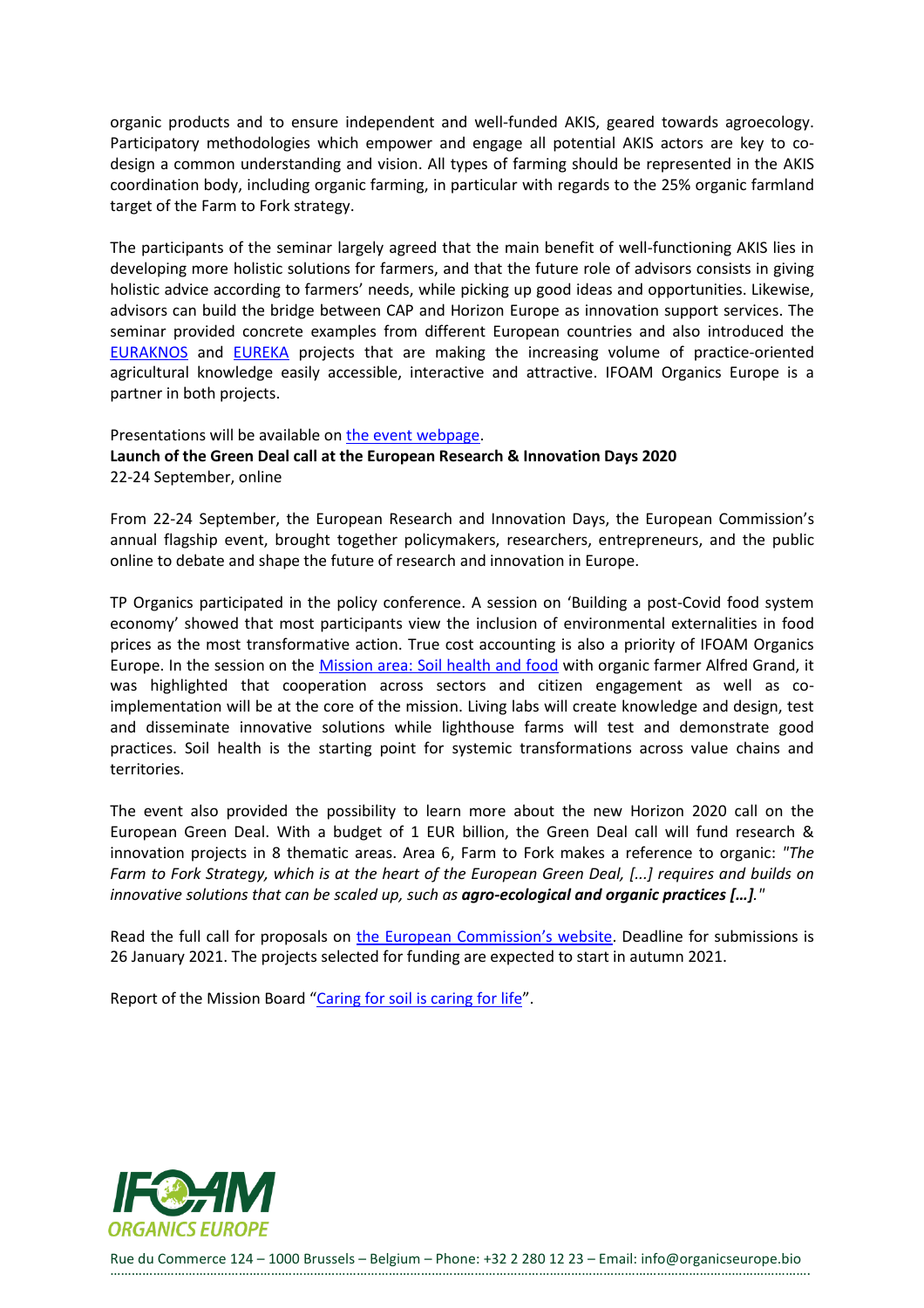# <span id="page-31-0"></span>**4 MAKING EUROPE MORE ORGANIC – SUPPORT IFOAM ORGANICS EUROPE**

## **IFOAM ORGANICS EUROPE MAIN SPONSOR 2020**

The contributions of sponsors allow IFOAM Organics Europe to focus on its most important work – representing organic stakeholders. This funding is a means to co-finance IFOAM Organics Europe events, projects and publications and is a highly valued contribution to our work.



**IFOAM ORGANICS EUROPE MEDIA PARTNER**



## <span id="page-31-1"></span>**5 CALENDAR OF EVENTS**